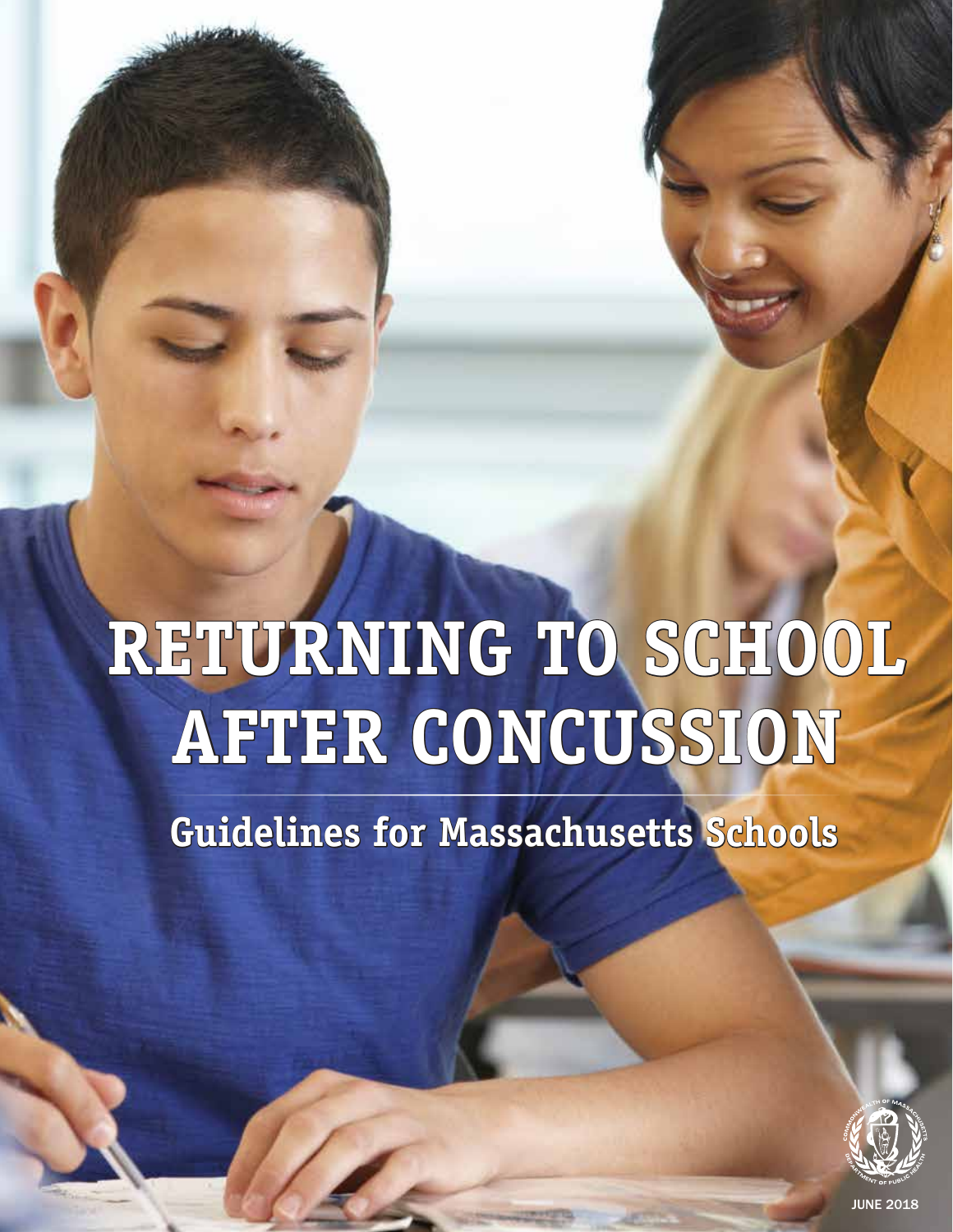## **Purpose of this Document**

This booklet provides guidance and tools for school staff particularly teachers, guidance counselors and school nurses  $-$  as they support students in the "return to learn" process of returning to school after a concussion.

This document can be viewed online at: www.mass.gov/sportsconcussion

For more information about returning a student to extracurricular sports after a concussion, please see:

- § *"Head Injury Prevention and Management in Schools: Quick Reference Guide"* at www.mass.gov/sportsconcussion. (Click "Download the Quick Reference Guide for Head Injury Prevention and Management in Schools".)
- Centers for Disease Control and Prevention Fact Sheet for Coaches: www.cdc.gov/headsup/pdfs/youthsports/coaches\_engl.pdf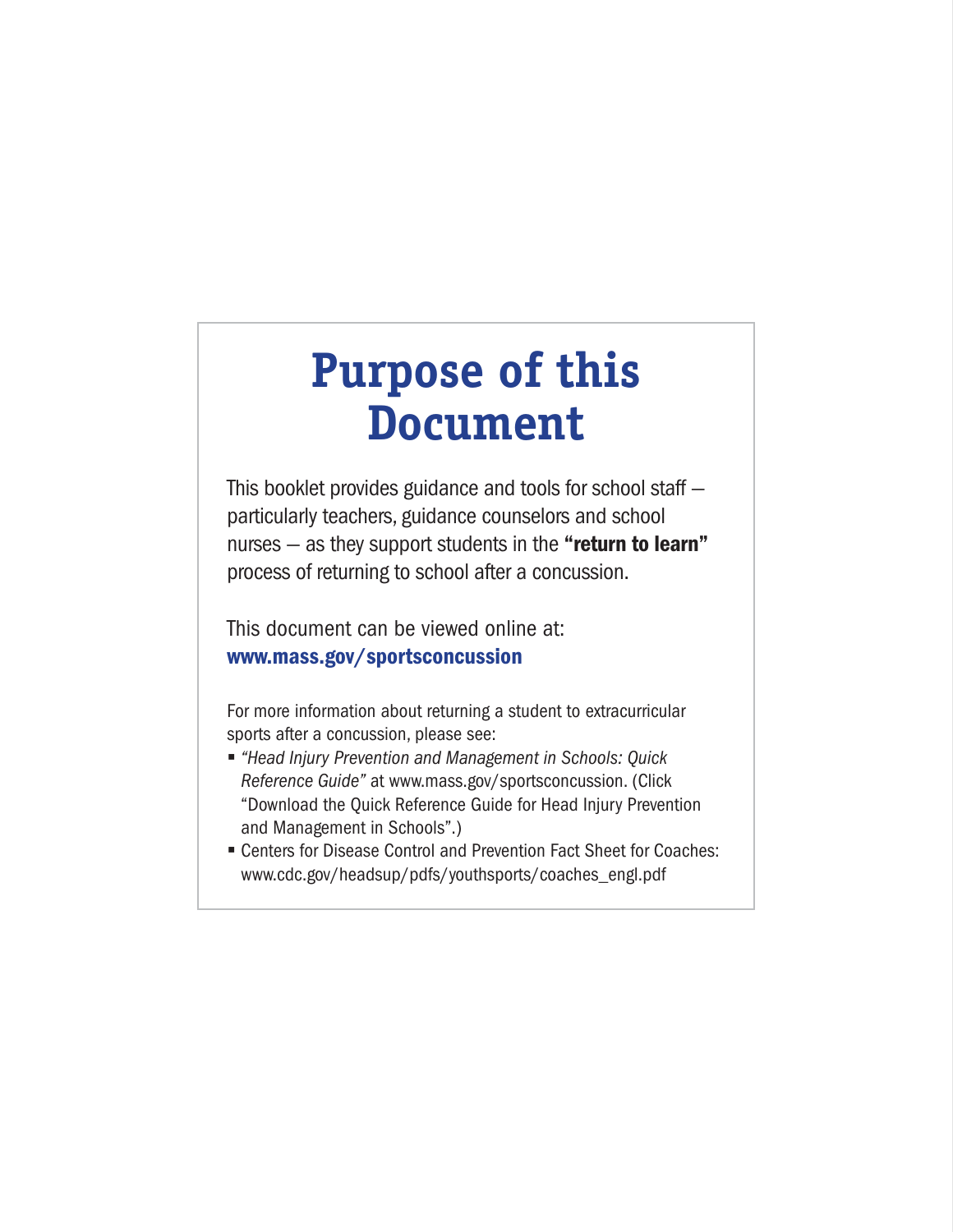## **RETURNING TO SCHOOL AFTER CONCUSSION**

#### **Guidelines for Massachusetts Schools**



Developed by the Massachusetts Department of Public Health June 2018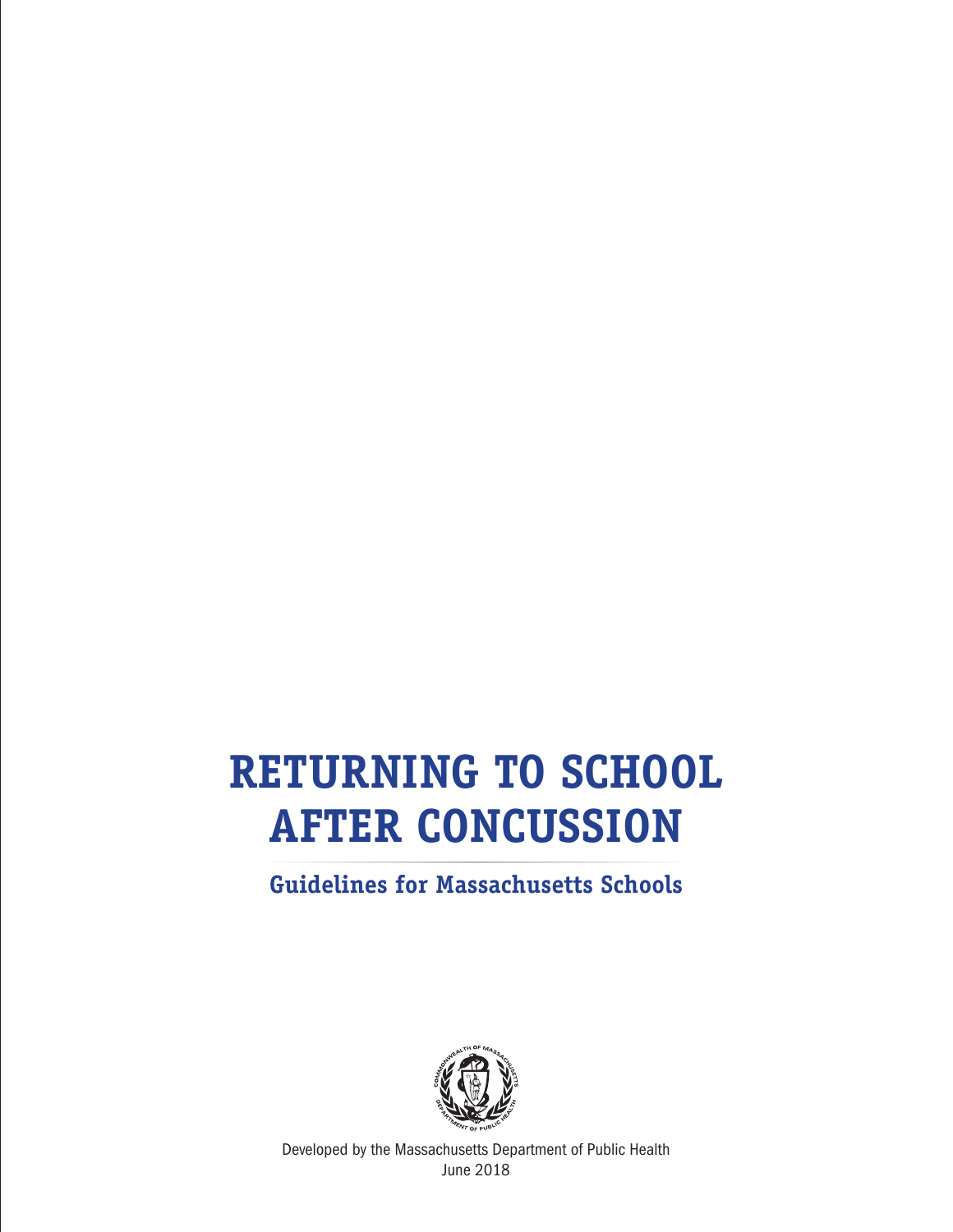

# **Table of Contents**

| 4              |
|----------------|
| 5              |
| 6              |
| $\overline{7}$ |
|                |
|                |
| 8              |
|                |
|                |
| 9              |
|                |
|                |
|                |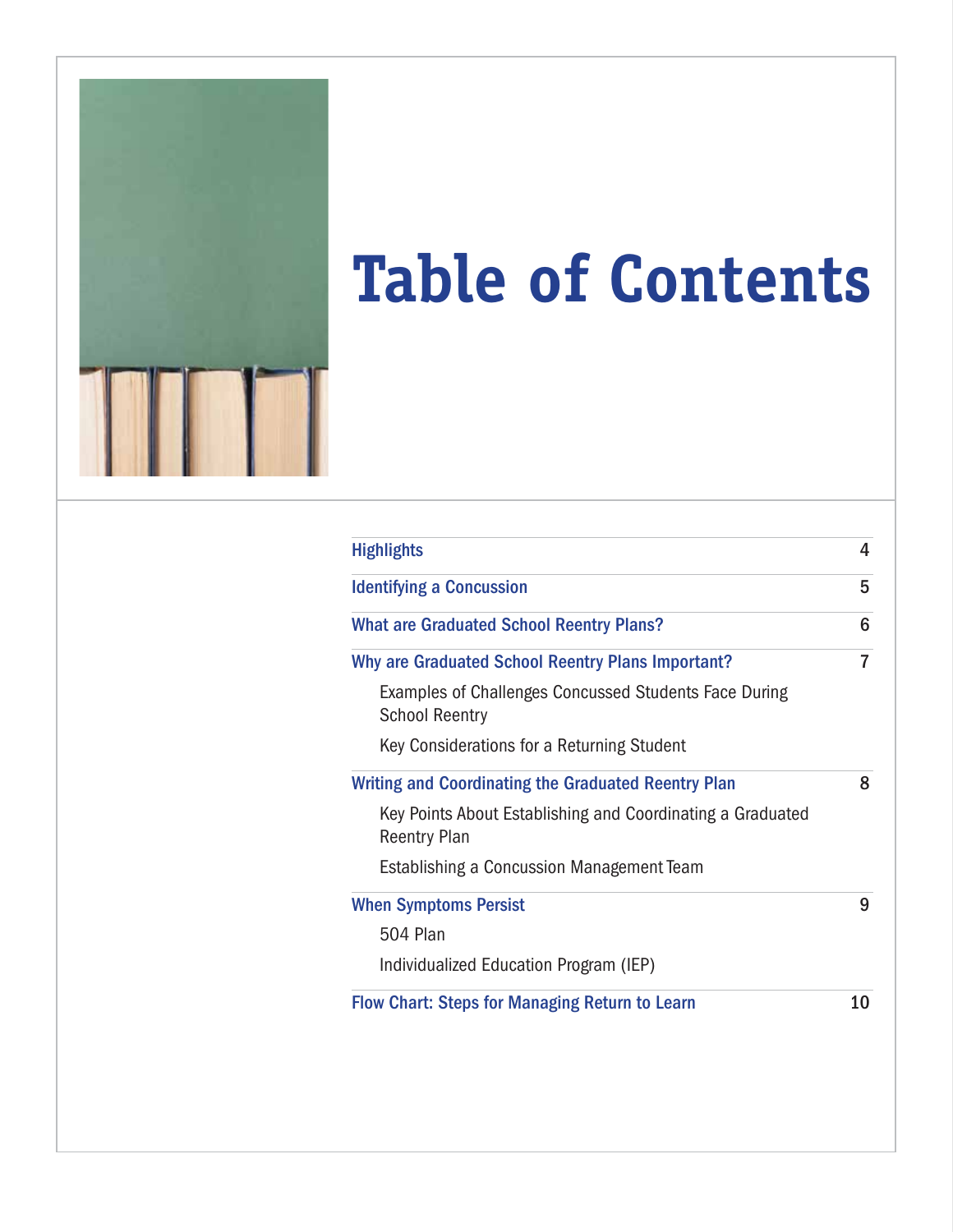

### **Tools and Sample Templates:**

| <b>Table 1: School Accommodations for Post-Concussion Effects</b>      | 14 |
|------------------------------------------------------------------------|----|
| <b>Table 2: Academic Recovery Guidelines After Concussion</b>          | 16 |
| Sample Letter 1:                                                       |    |
| Informing Caregivers about a Student's Concussion                      | 17 |
| Sample Letter 2a:                                                      |    |
| Informing a Teacher about a Student's Concussion                       | 18 |
| Sample Letter 2b:                                                      |    |
| Informing a Teacher about a Student's Concussion                       | 20 |
| <b>Sample Student Information Sheet</b>                                | 22 |
| <b>Tips for Students: Managing Your School Work After a Concussion</b> | 23 |
| <b>Symptom Monitoring Tools</b>                                        | 25 |
| Post-concussion Symptom Monitoring Tool                                |    |
| Post-concussion Academic Monitoring Tool for Teachers                  |    |
| <b>Further Information on Concussion Prevention and Policies</b>       | 27 |
| <b>Getting Help With Concussions</b>                                   | 27 |
| <b>References</b>                                                      | 28 |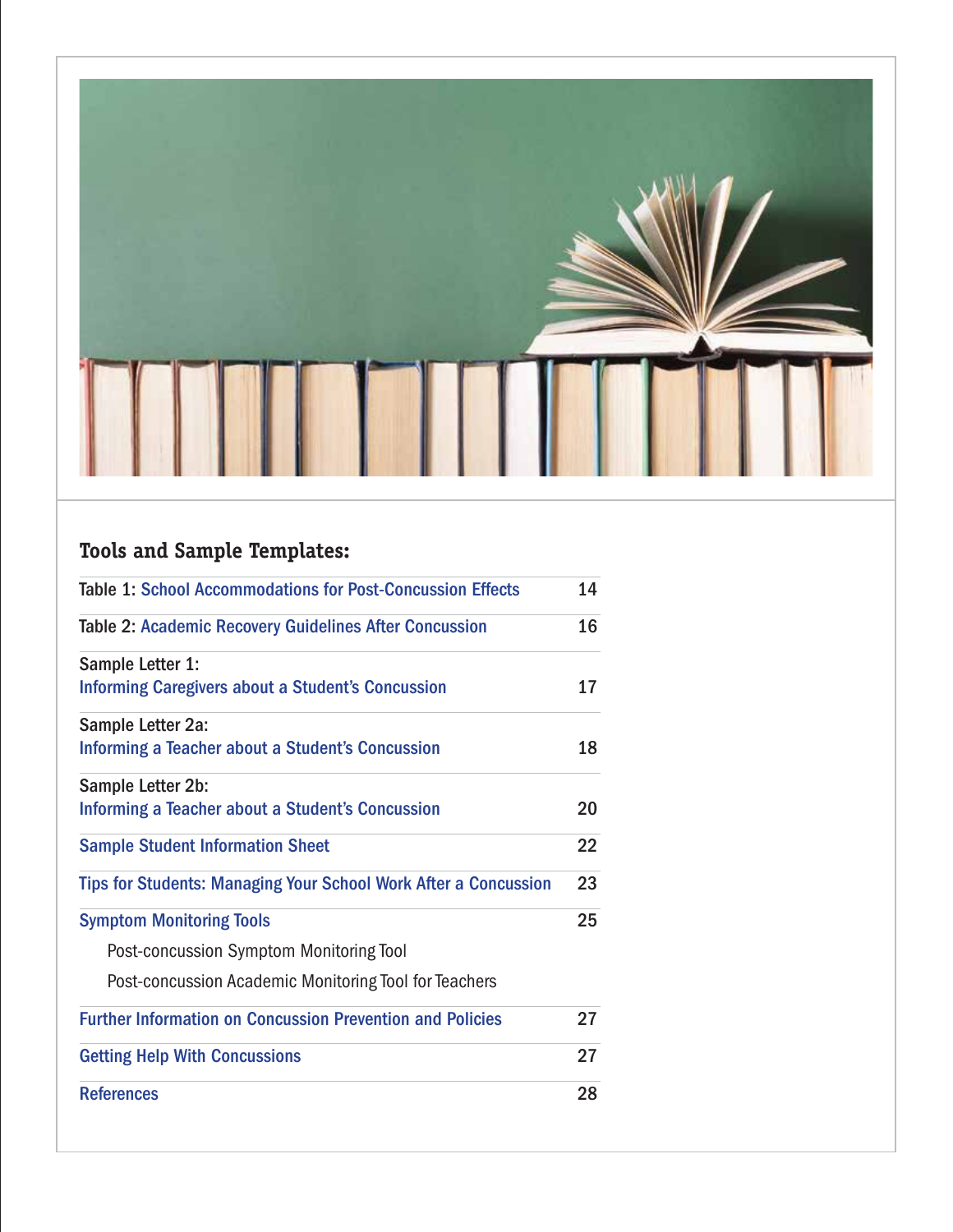

## **Highlights**

- Many students will recover from their concussion in 7-10 days and the vast majority will recover within 4 weeks.
- Most students will need to take 1 to 4 days off from school after a concussion (see Table 2).
- In the early phases of recovery from a concussion, students should limit overstimulation and cognitive activity (including TV, texting, video games, homework or reading).
- § Students should be encouraged to gradually resume school, perhaps by initially attending partial or half-days, even if they continue to experience some mild symptoms.
- § Temporary, symptom-specific accommodations and/or supports are recommended to facilitate a successful return to school (see Table 1).
- Making up missed school work while engaging in new work can be stressful and slow down recovery, especially if a student is still experiencing concussion symptoms.
- A gradual and coordinated reentry plan that includes input from the student, their family and school personnel is recommended to promote a swift and full return to school for the student.
- **If the student has not recovered and resumed their full** academic workload within 3 or 4 weeks after the injury, a comprehensive, multidisciplinary assessment may be necessary to develop a treatment and rehabilitation plan.
- In cases of long-term recovery, a student may also require an education plan such as a 504 or Individualized Education Program (IEP).

**4** RETURNING TO SCHOOL AFTER A CONCUSSION: GUIDELINES FOR MASSACHUSETTS SCHOOLS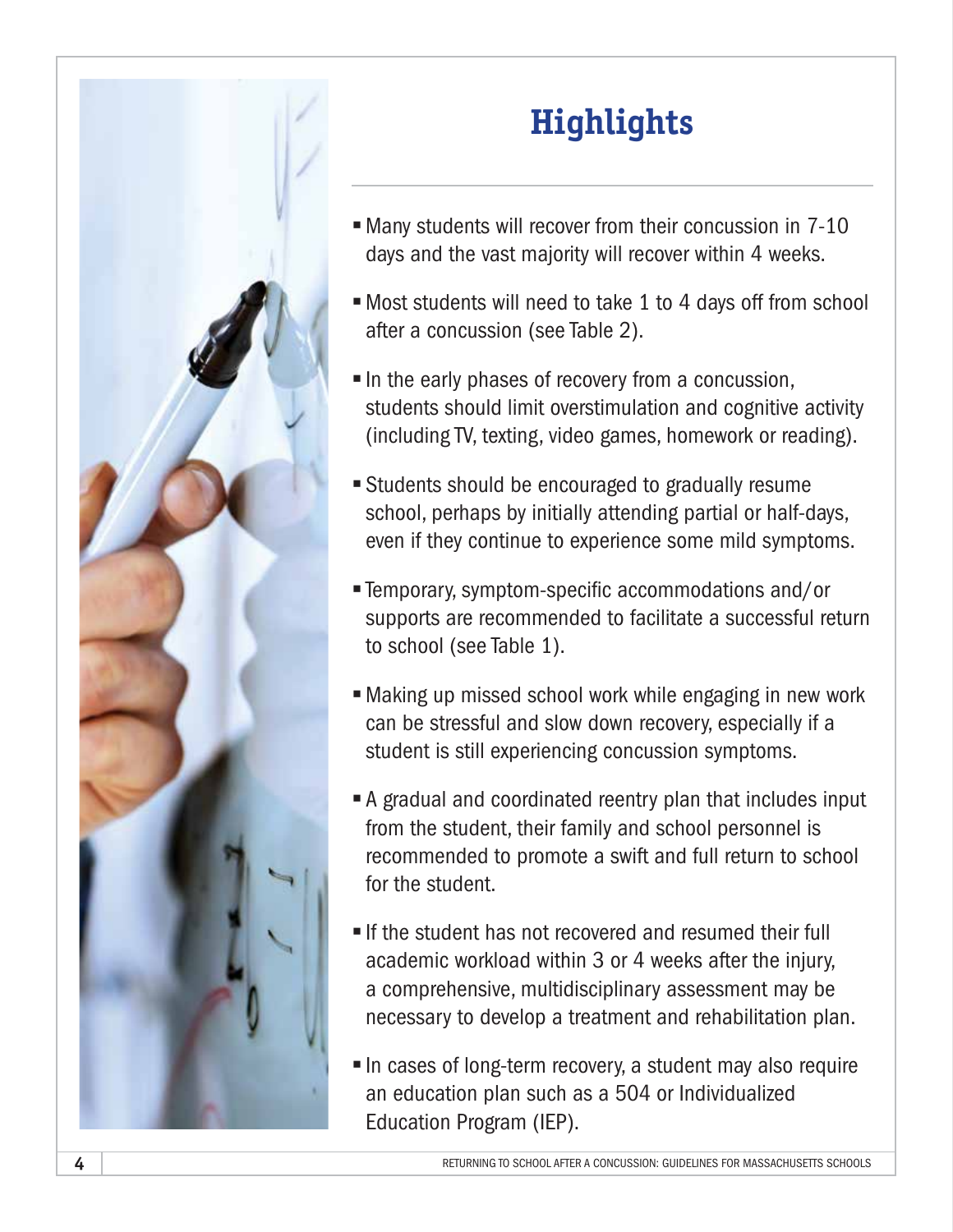### **Identifying a Concussion**

According to the Centers for Disease Control and Prevention (CDC), a concussion is a type of traumatic brain injury caused by a bump, blow or jolt to the head, or a hit to the body, that causes the brain to move or shift in the skull and causes a functional disturbance and chemical changes to brain cells. Concussions typically result in the rapid onset of signs and symptoms, although in some cases symptoms may evolve over minutes to hours. Most often, a student will not lose consciousness with a concussion (only about 5 to 10% of concussions involve losing consciousness).

A concussion can affect a student in many different ways. The early symptoms following a concussion can vary from mild to quite pronounced and intense.

Some potential concussion signs and symptoms include:

- Headache or feeling "pressure" in the head
- Difficulty remembering events just before or after a hit or fall
- § Appearing dazed or stunned
- Forgetting an instruction, or confusion about an assignment
- Moving clumsily or answering questions slowly
- Concentration or memory problems
- Just not "feeling right," or "feeling down"
- Showing mood, behavior or personality changes
- Feeling sluggish or foggy
- § Nausea or vomiting
- Balance problems or dizziness
- Double or blurry vision
- Bothered by light or noise
- Losing consciousness (even briefly)

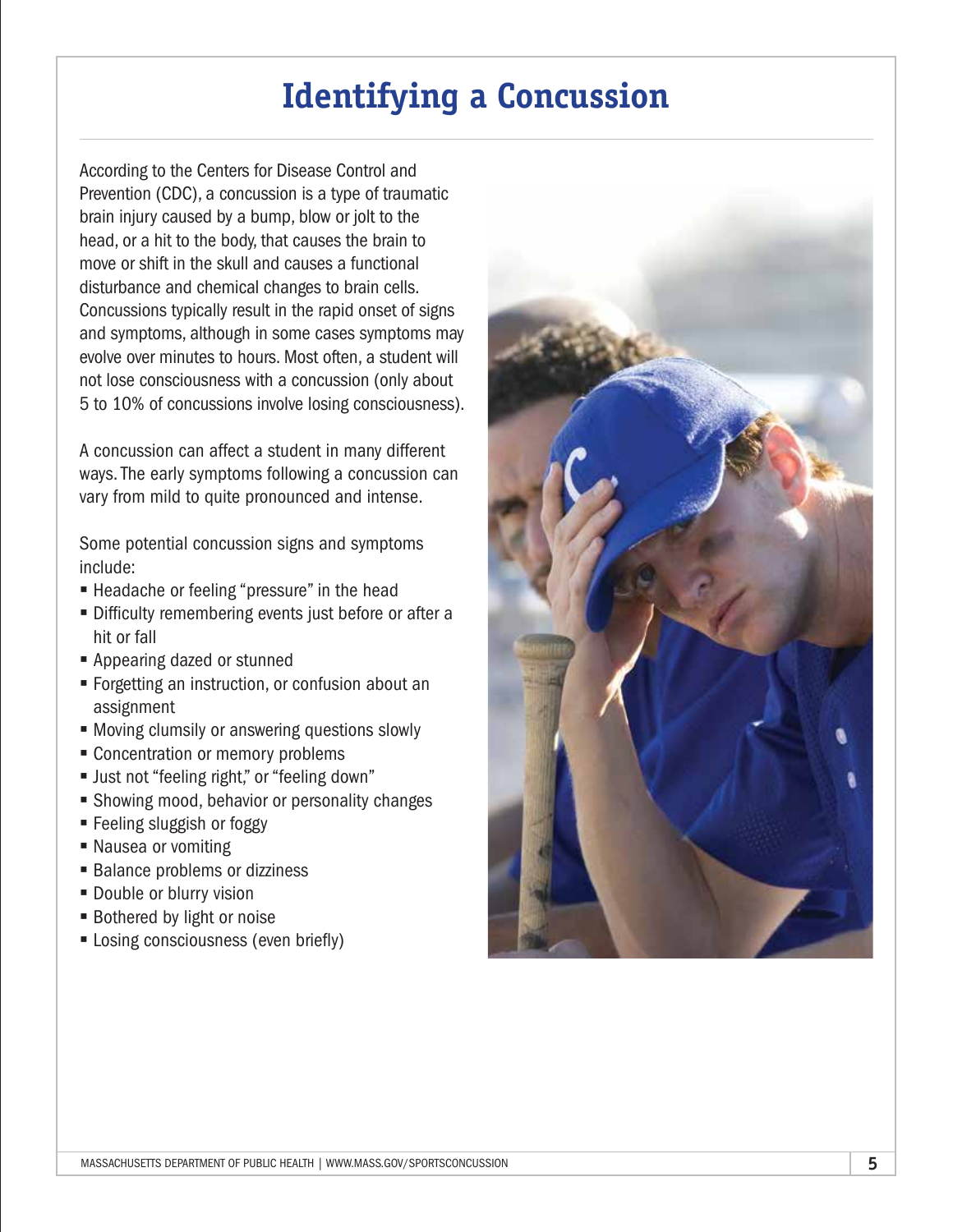### **What are Graduated School Reentry Plans?**

A graduated school reentry plan is developed by the school staff, such as the concussed student's teachers, guidance counselor, school nurse, athletic trainer, neuropsychologist (if available), parent(s)/ caregivers and medical provider. This plan supports the student's return to academic activities, and eases the stress of making up past work while engaged in their present work. The plan must include:

- Step-by-step instructions and details for students, parents and school personnel
- Time frames for physical and cognitive rest within first few days post-injury and throughout the recovery as needed
- Guidance on graduated return to extracurricular athletic activities and classroom studies, including classroom accommodations or modifications
- Frequency of assessments by the school nurse, school physician, neuropsychologist or athletic trainer until full return to the classroom and extracurricular athletic activities are authorized
- A plan for communication and coordination among school personnel and with the parents/caregivers and the student's medical provider

An individualized, flexible and graduated reentry plan is strongly recommended because student's symptoms vary from individual to individual and often change in type and severity throughout their recovery.

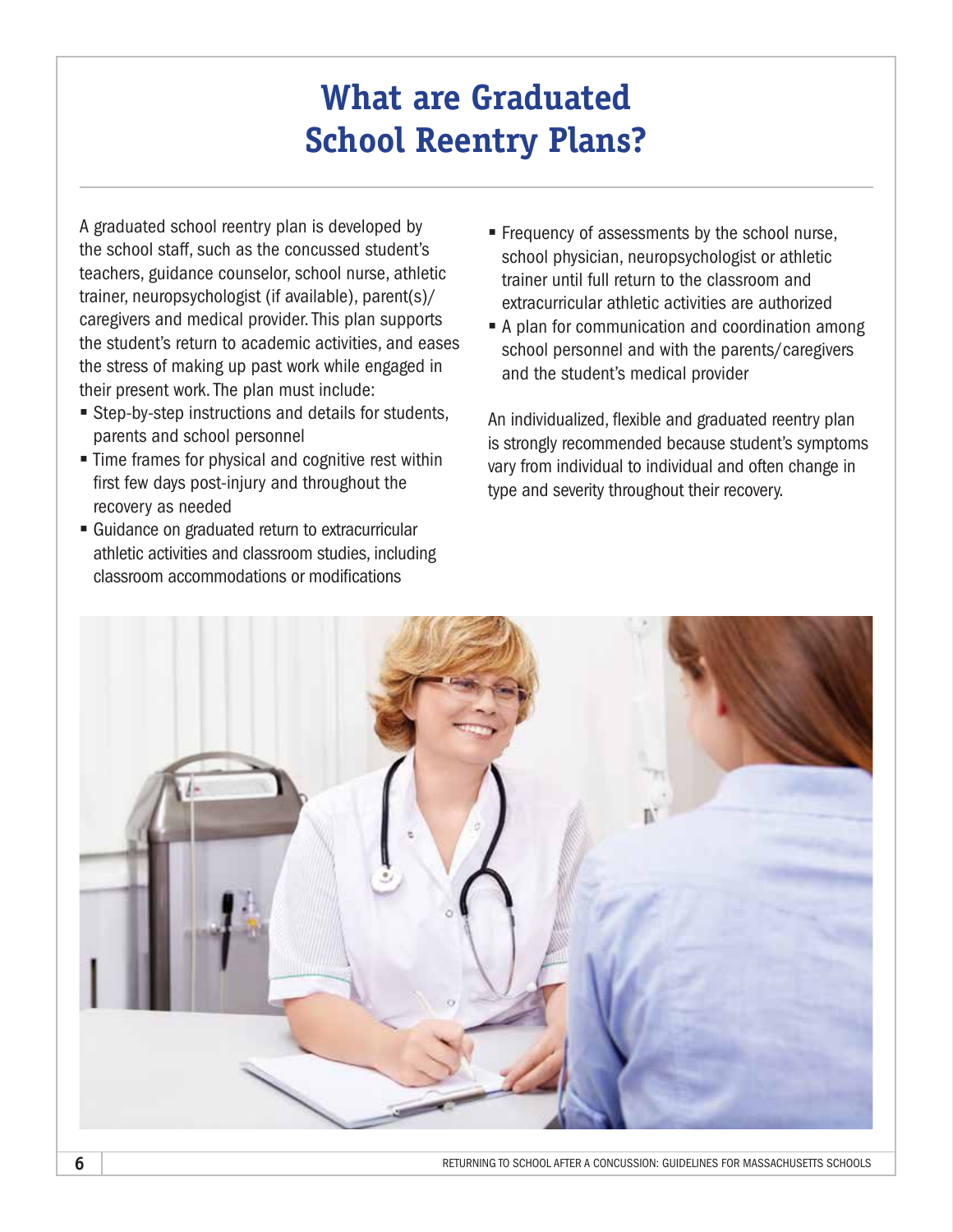### **Why are Graduated School Reentry Plans Important?**



A concussion can interfere with a student's ability to function in school, particularly during the early recovery phase. It is sometimes referred to as an "invisible injury" as it can be challenging for teachers and guidance counselors to recognize all the symptoms a student is experiencing. Monitoring a student's physical and academic recovery, and providing necessary accommodations can help the student recover more quickly, and return to full academic engagement more successfully. Many students will recover from a concussion within the first 10 to 14 days, with the majority recovering fully within 4 weeks following the injury. For most students, only temporary, informal academic adjustments and symptom-specific supports are needed (as shown in Table 1: School Accommodations for Post-Concussion Effects on pgs. 14-15).

#### **Examples of Challenges Concussed Students Face During School Reentry**

Students may have some initial cognitive symptoms and challenges, such as difficulty paying attention and they may not feel well enough to work at full capacity. For example:

- A 17-year-old male "A+" student tries to read a passage in a book but after three tries gives up; they are "just words" he says. His attention keeps wandering off in class.
- A 15-year-old female develops an incapacitating, throbbing pain in both temples after only 10

minutes of computer work.

■ An 8-year-old boy was tackled playing football and landed on his head. That night he had a migraine headache and vomited multiple times. Five days later he still could not read more than 5-10 minutes without getting a headache and feeling fatigued.

#### **Key Considerations for a Returning Student**

When a student is returning to the classroom after a concussion, keep in mind:

- They may still experience symptoms that make it difficult to fully engage in class the way they did before the injury.
- Concussion symptoms can often change during the first 24-48 hours following the injury.
- As students recover they will likely require some temporary accommodations and supports (described in Table 1 on pgs. 14-15).
- **School reentry will likely require frequent** communication and collaboration among school personnel, the student, their parent(s)/caregivers, and their health care providers regarding the student's functioning, challenges and needs.
- Each individual student may be affected differently.
- If a student experiences symptoms for more than 4 weeks, they may need a comprehensive, multidisciplinary assessment to develop a treatment plan, as well as more formal accommodations such as an education plan (see pg. 10 on 504 Plans and IEPs).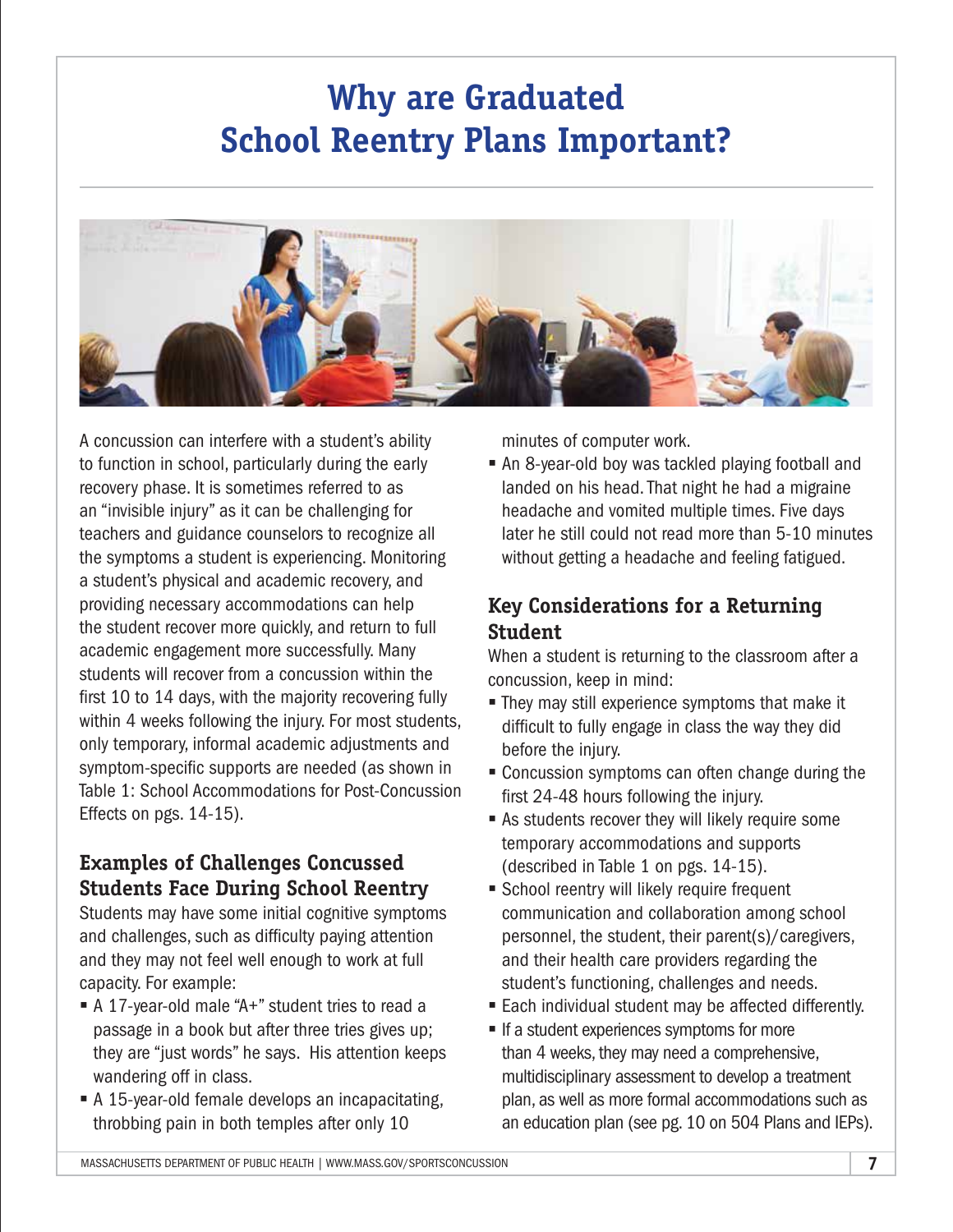### **Writing and Coordinating the Graduated Reentry Plan**

It is necessary to identify a Point Person who will coordinate the development of the graduated reentry plan, and facilitate communication among school staff and the medical provider. The ultimate objective of this role is to improve a student's reentry to school using specific tools. Through careful and frequent monitoring, the school will help ensure that teachers and other staff follow the set of accommodations laid out in the student's graduated reentry plan. Tools that can facilitate communication and monitoring are on pages 14 through 26.

#### **Key Points About Establishing and Coordinating a Graduated Reentry Plan**

- Designate a Point Person to lead the school team and coordinate and facilitate communication among teachers, students, medical providers, guidance counselors and parents until a student is recovered and able to return fully to their pre-injury academic programming.
- **Establish and clearly communicate what temporary** accommodations and supports the student will use.
- § Gradually increase the amount of time spent in the classroom.
- Allow returning students to complete work in small increments at first until they can work for longer periods of time.

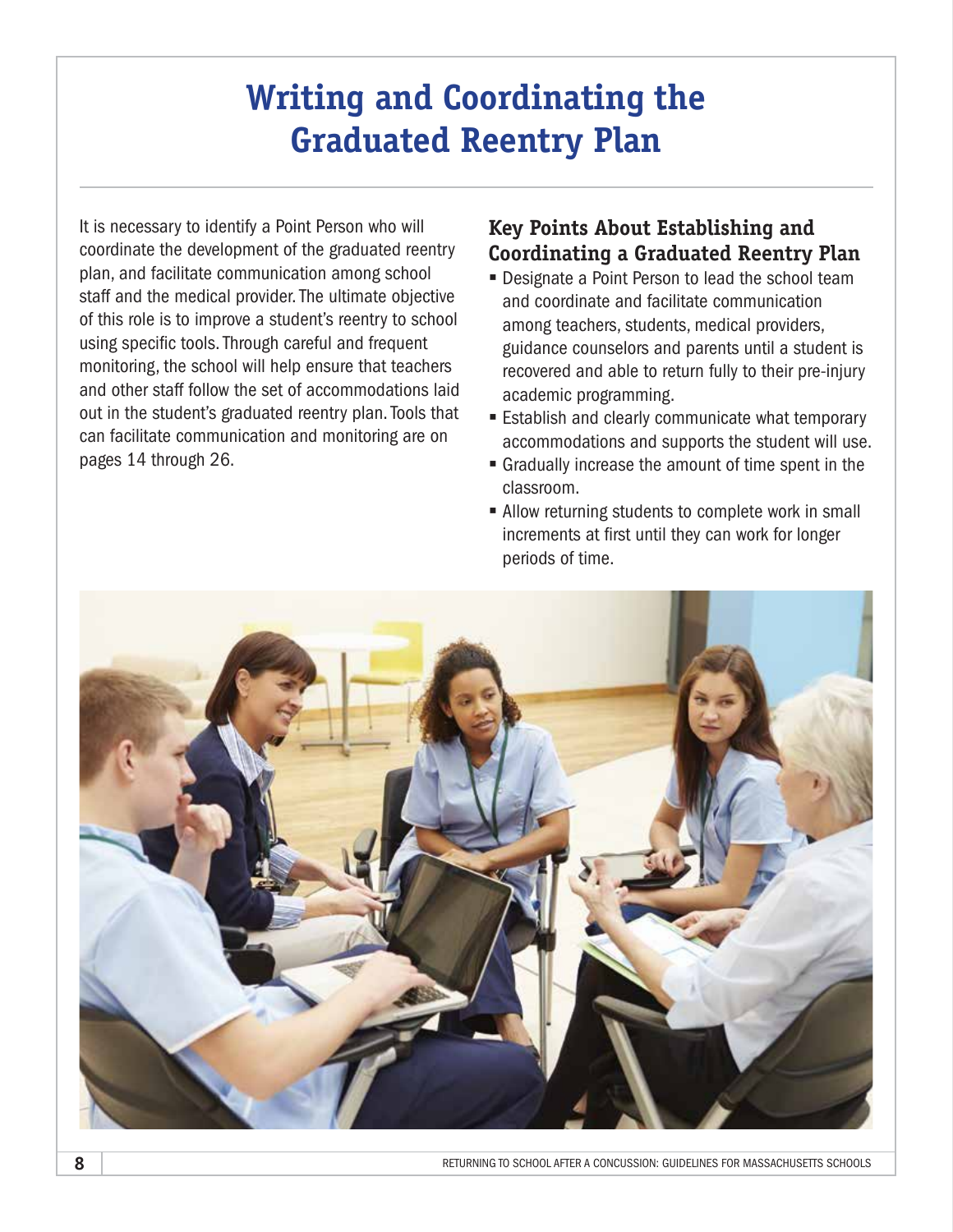- Establish and clearly communicate a plan for making up missed work to reduce stress and reassure the student.
- Consider only grading students on the work they are able to complete.
- Allow the student access to the school nurse as needed to manage symptoms.

#### **Establishing a Concussion Management Team**

Establishing a school-based concussion management team (CMT) is considered a best practice for monitoring recovering students. However, this may be

too labor- and resource-intensive for many schools. Some schools may find that identifying a Point Person, rather than a full CMT, is sufficient. However, if concussion symptoms persist, establishing a concussion management team may be necessary.

CMTs should meet regularly for the first few weeks after a student has re-entered school following a concussion. In the beginning, it may be important to invite the student and/or family to participate in the meetings. The CMT can be comprised of the following roles:

| <b>Title</b>                  | <b>Ideal individuals</b><br>to fill this role                                                                                                               | <b>Responsibilities</b>                                                                                                                                                        |  |
|-------------------------------|-------------------------------------------------------------------------------------------------------------------------------------------------------------|--------------------------------------------------------------------------------------------------------------------------------------------------------------------------------|--|
| <b>Point Person</b>           | School nurse<br>Administrator<br>Guidance counselor                                                                                                         | " Coordinate the CMT<br>Advocate for the student's needs<br>Serve as the primary point of contact with the<br>student, family, medical provider and all members of<br>the team |  |
| <b>Symptom Monitor</b>        | School nurse<br>Athletic trainer<br>Physician assistant<br>Nurse practitioner<br>Physician                                                                  | Assess the student for concussion symptoms<br>regularly for the first two weeks or longer as<br>necessary<br>■ Report assessment result to the CMT or point person             |  |
| <b>Academic Monitor</b>       | Teacher(s)<br>School counselor<br>Other school staff person<br>familiar with the student                                                                    | • Collect teacher reports about academic performance<br>Report behaviors and academic progress to the CMT                                                                      |  |
| Other members as<br>necessary | Athletic director<br>Neuropsychologist<br>School psychologist<br>Coach<br>Physical therapist<br>Athletic trainer<br>Guidance counselor<br>Student<br>Parent | • Provide context to the student's symptoms, behavior,<br>and academic progress<br>Improve communication<br>• Identify upcoming needs and challenges facing the<br>student     |  |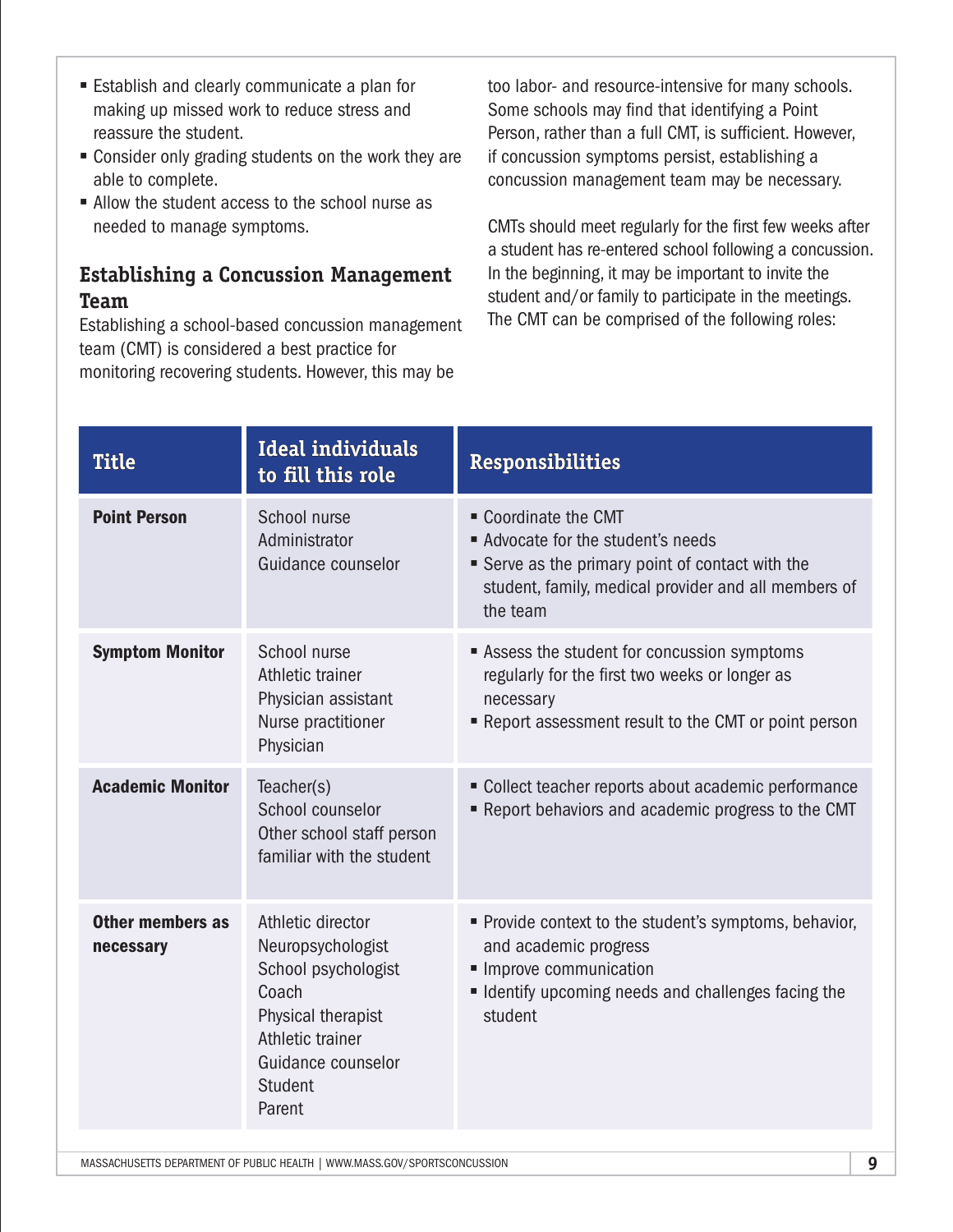### **When Symptoms Persist**

A subgroup of students will experience symptoms lasting beyond 4 weeks. Those students are encouraged to consult a medical provider specializing in concussion treatment to pursue a comprehensive, multidisciplinary assessment that informs a treatment plan. A variety of formal support services may be helpful to those students. The type of support will differ depending on the specific needs of each student.

Education plans are one long-term support tool schools can use to help students succeed academically after a concussion.

#### **504 Plan**

Students with persistent symptoms who require supports to be able to participate fully in school may be candidates for a 504 plan. A 504 plan addresses the needs of students whose disabilities prevent them from accessing their education. Those plans are developed after appropriate evaluation of the student in accordance with 34 C.F.R. 104.35 and describe modifications and accommodations that will be put in place to help a student return to pre-concussion performance levels. For example, a student recovering from a concussion might receive environmental adaptations, temporary curriculum modifications, and behavioral strategies. The 504 plan can be used to

fulfill section 201.010(2)(b) of the DPH regulations of the graduated reentry plan which requires "instructions for the student's graduated return to extracurricular athletic activities and classroom studies, as appropriate, including accommodations and modifications as needed".

#### **Individualized Education Program (IEP)**

Students with disabilities who are unable to access the general education curriculum without specialized instruction or related services may be eligible for an IEP. Eligibility for an IEP will be determined through appropriate evaluation and the IEP Team process, in accordance with the Individuals with Disabilities Education Act (IDEA) and Massachusetts special education regulations (603 C.M.R. 28.00). Qualifying students generally require significant supports to access the curriculum. Supports may include adjusting the student's workload, adjusting methods or the pace of instruction, providing related services such as occupational therapy, or delivering instruction in a separate setting. A reference to the graduated school reentry plan should be included in the student's IEP, if appropriate, in the section titled "Additional Information". The majority of students with a concussion will not require an IEP; however, a small percentage of students with more chronic cognitive or emotional disabilities may require this level of support.



**10 RETURNING TO SCHOOL AFTER A CONCUSSION: GUIDELINES FOR MASSACHUSETTS SCHOOLS**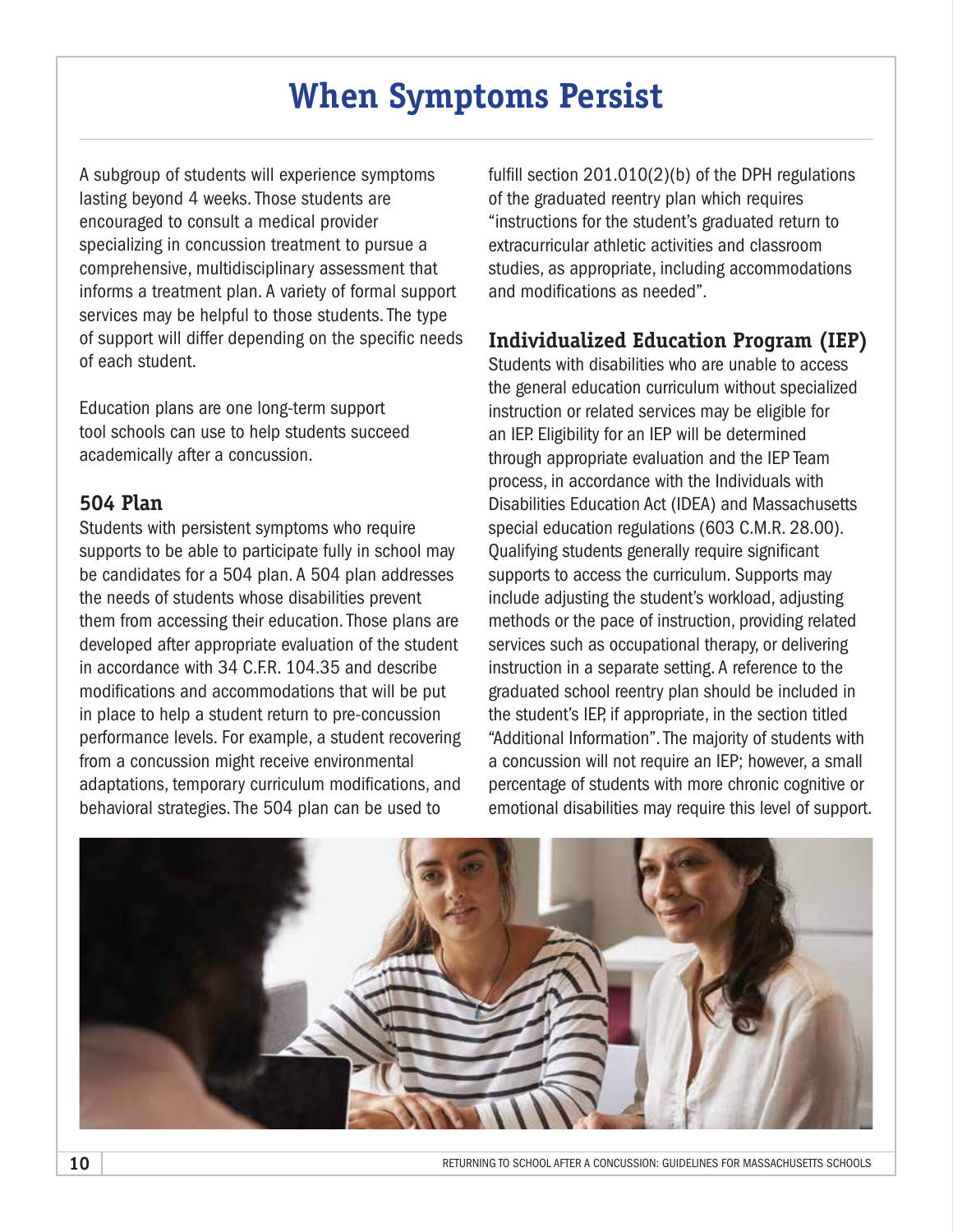#### **Flow Chart:**

### **Steps for Managing "Return to Learn"**

#### **Key individuals are informed.**

- Parent informs the school of a concussion that took place outside of school and submits a DPH Report of Head Injury Form.
- If the parent/caregiver is unaware of the concussion, the school nurse or coach informs them of the concussion.
	- » TOOL: SAMPLE LETTER 1: INFORMING CAREGIVERS ABOUT A STUDENT'S CONCUSSION (PG. 17)
- The school nurse informs teacher(s) about the student's concussion.
	- » TOOL: SAMPLE LETTER 2A (PG. 18)
	- » TOOL: SAMPLE LETTER 2B (PG. 20)

#### **An information sheet is provided to the student about what they should know.**

- » TOOL: SAMPLE STUDENT INFORMATION SHEET (PG. 22)
- » TOOL: TIPS FOR STUDENTS: MANAGING YOUR SCHOOL WORK AFTER A CONCUSSION (PG. 23)

#### **The school identifies a concussion management Point Person to coordinate the return to learn process.**

This can be a guidance counselor, school nurse or athletic trainer. If resources are available, the school may establish a concussion management team.

#### **The concussion management Point Person, with advice from other school staff, medical providers, and caregivers, develops a written plan for the student that includes:**

- Step-by-step instructions with guidance on gradual return to classroom studies
- Time frames for physical and cognitive rest
- Classroom accommodations or modifications
- § Frequency of assessments by the school nurse, school physician, neuropsychologist or athletic trainer
- **•** A plan for communication and coordination among school personnel and between the school, the parent and the student's medical provider

#### **On-going academic and student assessments are shared with the student's physician.**

- » TOOL: POST-CONCUSSION SYMPTOM MONITORING TOOL (PG. 25)
- » TOOL: POST-CONCUSSION ACADEMIC MONITORING TOOL FOR TEACHERS (PG. 26)

#### **Student gradually increases participation in academics as symptoms subside.**

#### **If after 4 weeks, the student is not better:**

- § The student and parent should pursue a comprehensive, multidisciplinary assessment to develop a treatment and rehabilitation plan.
- The school is advised to establish a more formal concussion management team, and explore education plan options.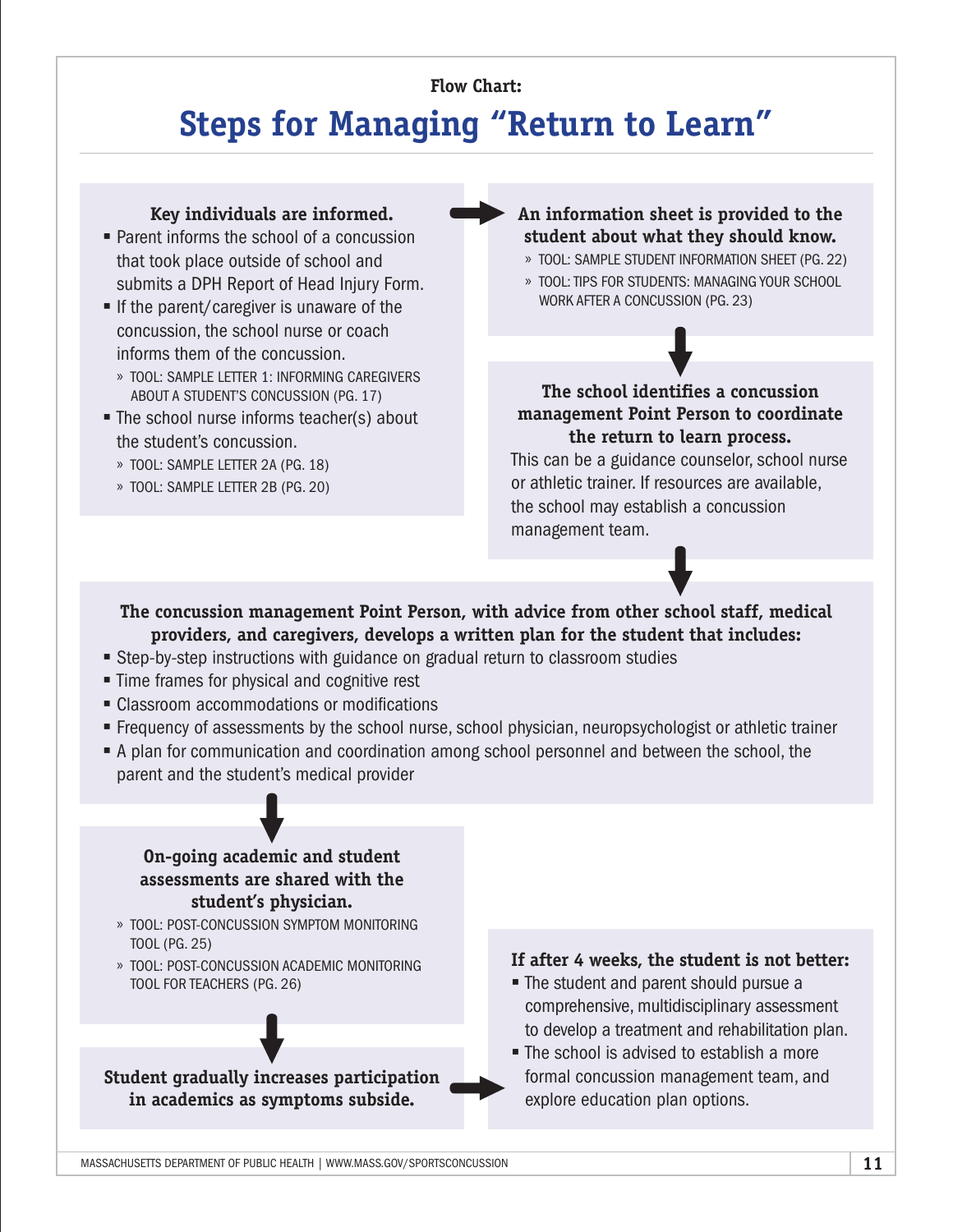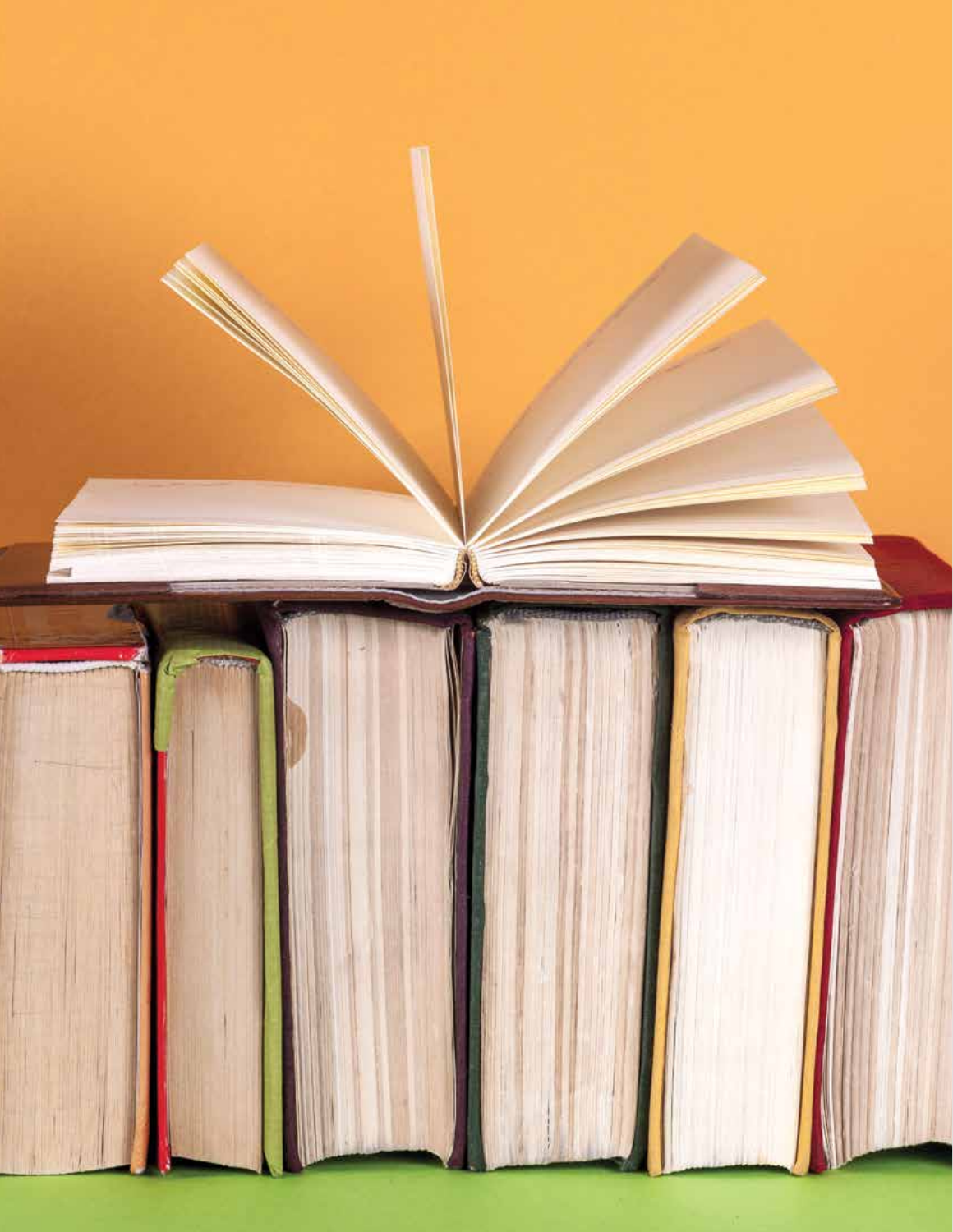# **TOOLS AND SAMPLE TEMPLATES**

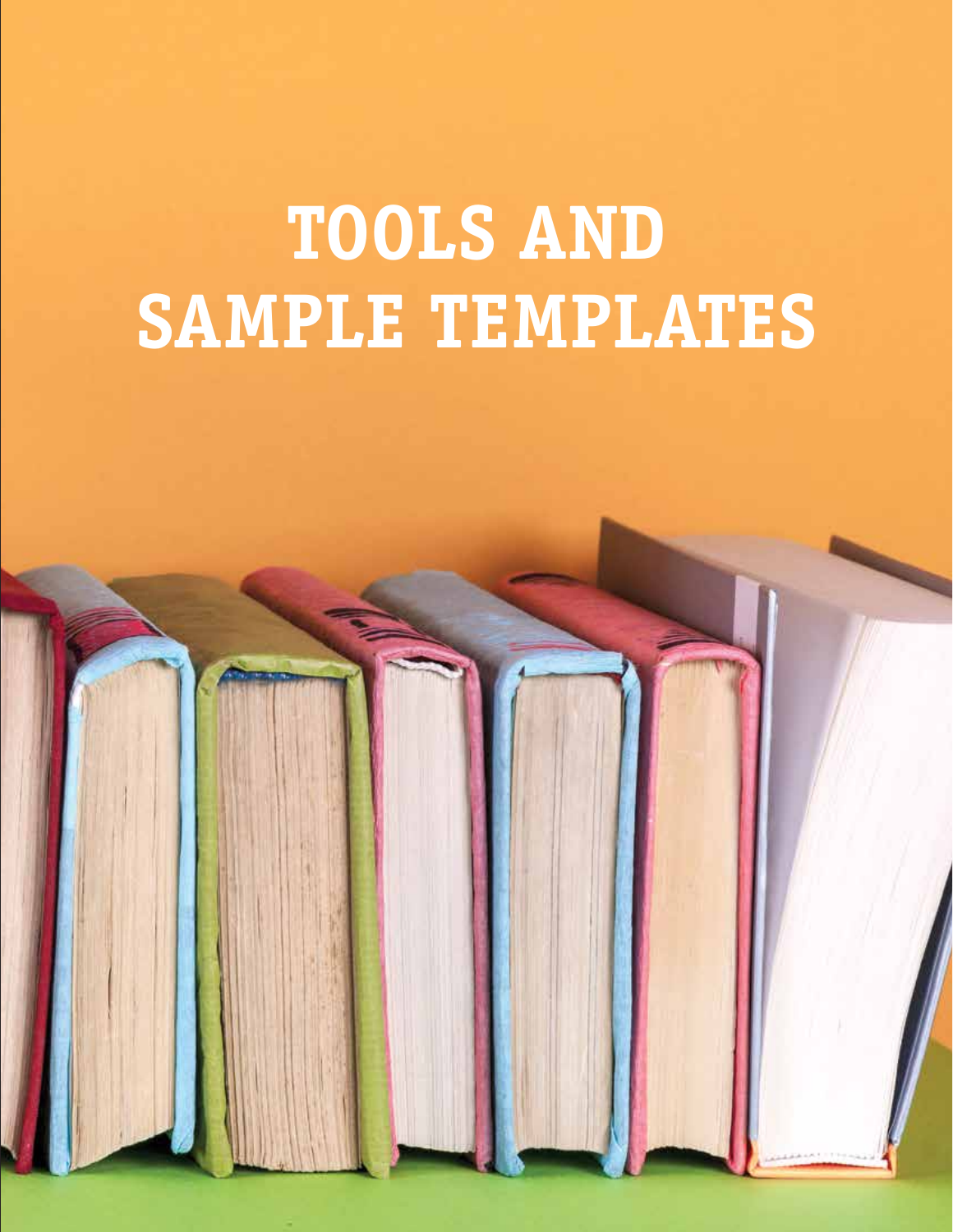#### **Table 1:**

### **School Accommodations for Post-Concussion Effects**

| Post-concussion<br><b>Effect</b>             | <b>Functional School</b><br>Problem                                                                              | What Should Teacher/Staff/Student Do                                                                                                                                                                                                                                                                                                                                                                                                                                                    |  |
|----------------------------------------------|------------------------------------------------------------------------------------------------------------------|-----------------------------------------------------------------------------------------------------------------------------------------------------------------------------------------------------------------------------------------------------------------------------------------------------------------------------------------------------------------------------------------------------------------------------------------------------------------------------------------|--|
| Attention/<br>concentration                  | Short focus on lecture, class<br>work, homework                                                                  | • Shorter assignments, break down tasks<br>Avoid testing or completion of major projects during<br>recovery time<br>• Provide extra time to complete non-standardized<br>tests in a quiet environment<br>• Postpone standardized test when possible<br>" Consider one test per day during exam periods<br>• Provide study guides, class notes and/or allow<br>students to use a computer or tape recorder to<br>record class information<br>Assign a peer to take notes for the student |  |
| <b>Working memory</b>                        | Holding instructions in mind,<br>reading comprehension,<br>mathematics calculation,<br>writing                   | Repetition, use of calculator<br>• Shorter reading passages<br>Provide written instructions and help for homework<br>and classwork                                                                                                                                                                                                                                                                                                                                                      |  |
| <b>Memory</b><br>consolidation/<br>retrieval | Retaining new information,<br>accessing learned<br>information when needed                                       | • Smaller chunks to learn<br>• Provide alternate methods for the student to<br>demonstrate mastery such as multiple choice or<br>spoken responses to questions rather than essay<br>responses                                                                                                                                                                                                                                                                                           |  |
| <b>Processing speed</b>                      | Keep pace with work<br>demand, process verbal<br>information effectively                                         | Extended time, slow down verbal information,<br>comprehension checking                                                                                                                                                                                                                                                                                                                                                                                                                  |  |
| <b>Fatigue</b>                               | Decreased arousal, activation<br>to engage basic attention,<br>working memory                                    | Rest breaks during classes, homework, and<br>examinations                                                                                                                                                                                                                                                                                                                                                                                                                               |  |
| <b>Headaches</b>                             | Interferes with concentration;<br>Can be triggered by<br>fluorescent lighting, loud<br>noises, focusing on tasks | Rest breaks<br>" Turn off fluorescent lights<br>Rest in quiet area                                                                                                                                                                                                                                                                                                                                                                                                                      |  |
| Depression/<br>withdrawal                    | Withdrawal from school or<br>friends because of stigma or<br>activity restrictions                               | " Time built in for socialization<br>■ Talk with student about these issues and offer<br>encouragement                                                                                                                                                                                                                                                                                                                                                                                  |  |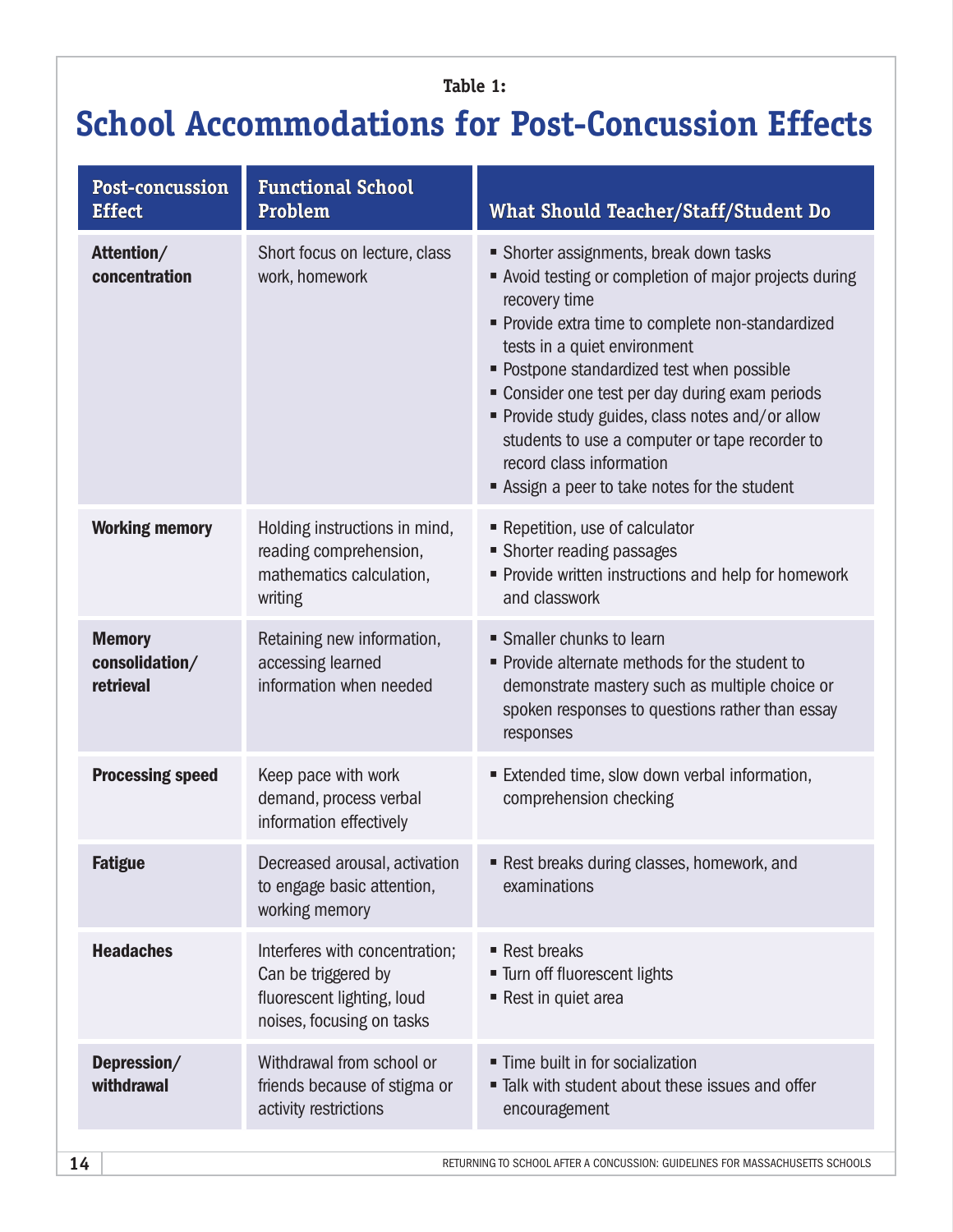| (continued)                       |                                                                                                                                                                                               |                                                                                                                                                                                                                                                                                                                                                                                                                                                                                                                                                                                                                      |  |
|-----------------------------------|-----------------------------------------------------------------------------------------------------------------------------------------------------------------------------------------------|----------------------------------------------------------------------------------------------------------------------------------------------------------------------------------------------------------------------------------------------------------------------------------------------------------------------------------------------------------------------------------------------------------------------------------------------------------------------------------------------------------------------------------------------------------------------------------------------------------------------|--|
| Light/noise<br>sensitivity        | Symptoms worsen<br>in bright or loud<br>environments;<br>difficulty reading<br>paying attention to<br>visual tasks                                                                            | ■ Wear sunglasses, sit away from bright sunlight<br>Avoid noisy/crowded environments such as lunchroom,<br>assemblies and hallways<br>■ Use ear plugs<br>Reduce brightness on screens and exposure to computers<br>and videos<br>Students sit close to center of classroom activities<br>(preferential seating if blurry vision)<br>" Cover one eye with patch/tape or one lens if glasses are worn<br>" Turn off fluorescent lights<br>• Provide quiet place to study                                                                                                                                               |  |
| Dizziness/<br>balance<br>problems | Unsteadiness when<br>walking; often provoked<br>by visual stimulus such<br>as rapid movements,<br>videos, etc.                                                                                | ■ Elevator pass<br>Allow student to put head down if symptoms worsen<br>■ Early dismissal from class<br>Extra time to get from class to class to avoid crowded hallways                                                                                                                                                                                                                                                                                                                                                                                                                                              |  |
| <b>Sleep</b><br>disturbance       | Decreased arousal,<br>shifted sleep schedule                                                                                                                                                  | Later start time, shortened day<br>• Allow rest breaks during day                                                                                                                                                                                                                                                                                                                                                                                                                                                                                                                                                    |  |
| <b>Anxiety</b>                    | Can interfere with<br>concentration, student<br>may push through<br>symptoms to prevent<br>falling behind                                                                                     | Reassurance from teachers and team about<br>accommodations<br>■ Workload reduction<br>■ Alternate forms of testing                                                                                                                                                                                                                                                                                                                                                                                                                                                                                                   |  |
| <b>Symptoms</b><br>sensitivity    | Symptoms worsen with<br>overactivity, resulting<br>in any of the earlier<br>mentioned problems                                                                                                | ■ Reduce cognitive or physical demands below symptom<br>threshold<br>• Provide rest breaks<br>" Complete work in small increments until symptom threshold<br>increases                                                                                                                                                                                                                                                                                                                                                                                                                                               |  |
| Emotional/<br>mood symptoms       | Sadness, irritability,<br>mood changes,<br>nervousness, anxiety<br>may affect social<br>relationships. Student<br>may feel scared,<br>angry or depressed<br>as a result of the<br>concussion. | • Develop an emotional support plan for student<br>Allow "signal" for student to remove him/herself from<br>classroom to de-escalate<br>• Provide reassurance that what they are feeling is typical in<br>the course of recovery (i.e., concern about getting behind in<br>school work)<br>• Share difficulties and progress with parents, school staff,<br>medical personnel, athletic staff<br>• Locate a quiet place for student to go if they feel overwhelmed<br>Student may benefit from certain extracurricular activities<br>approved by health care provider<br>• Connect student to psychological services |  |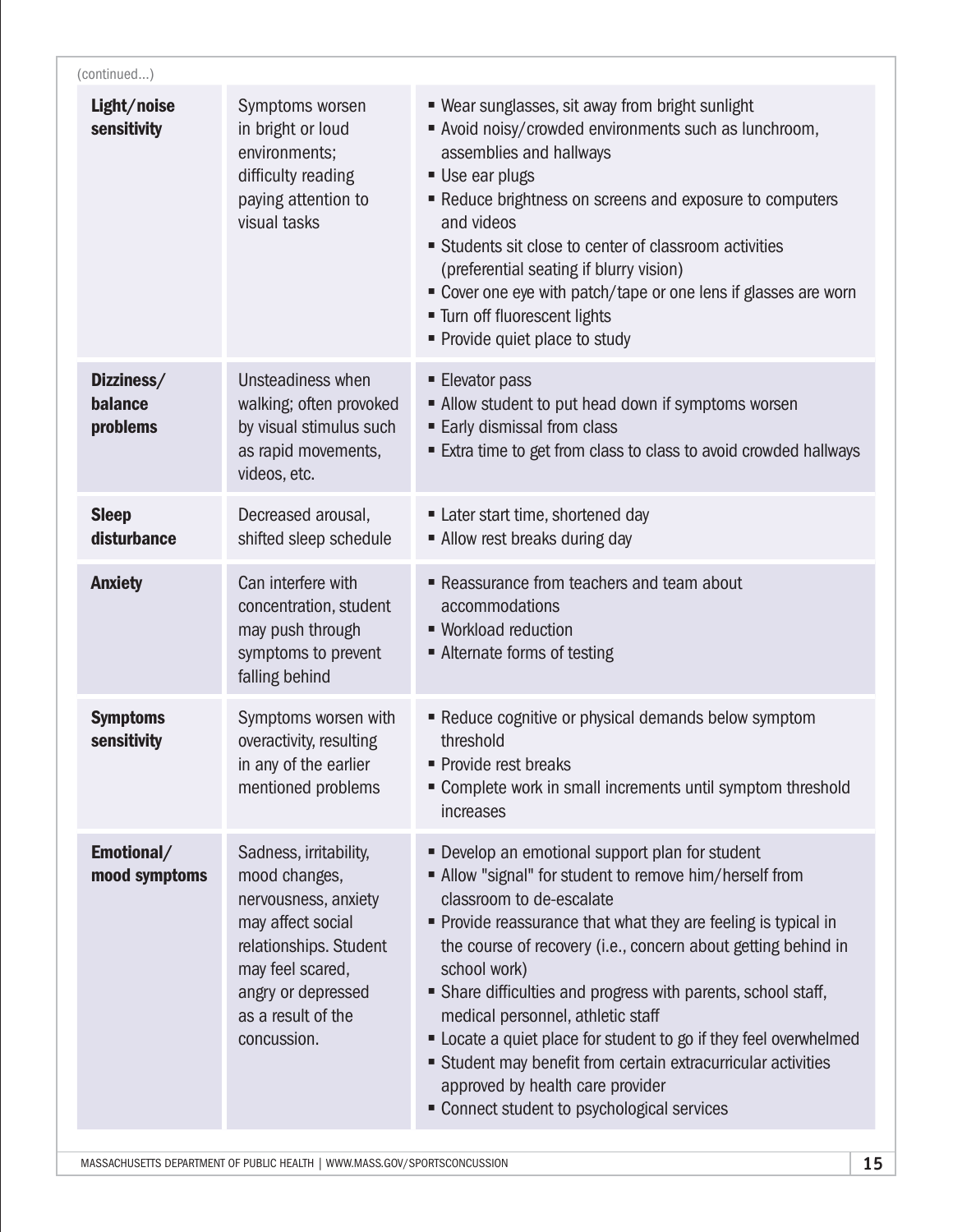### **Academic Recovery Guidelines After Concussion1**

**Table 2:**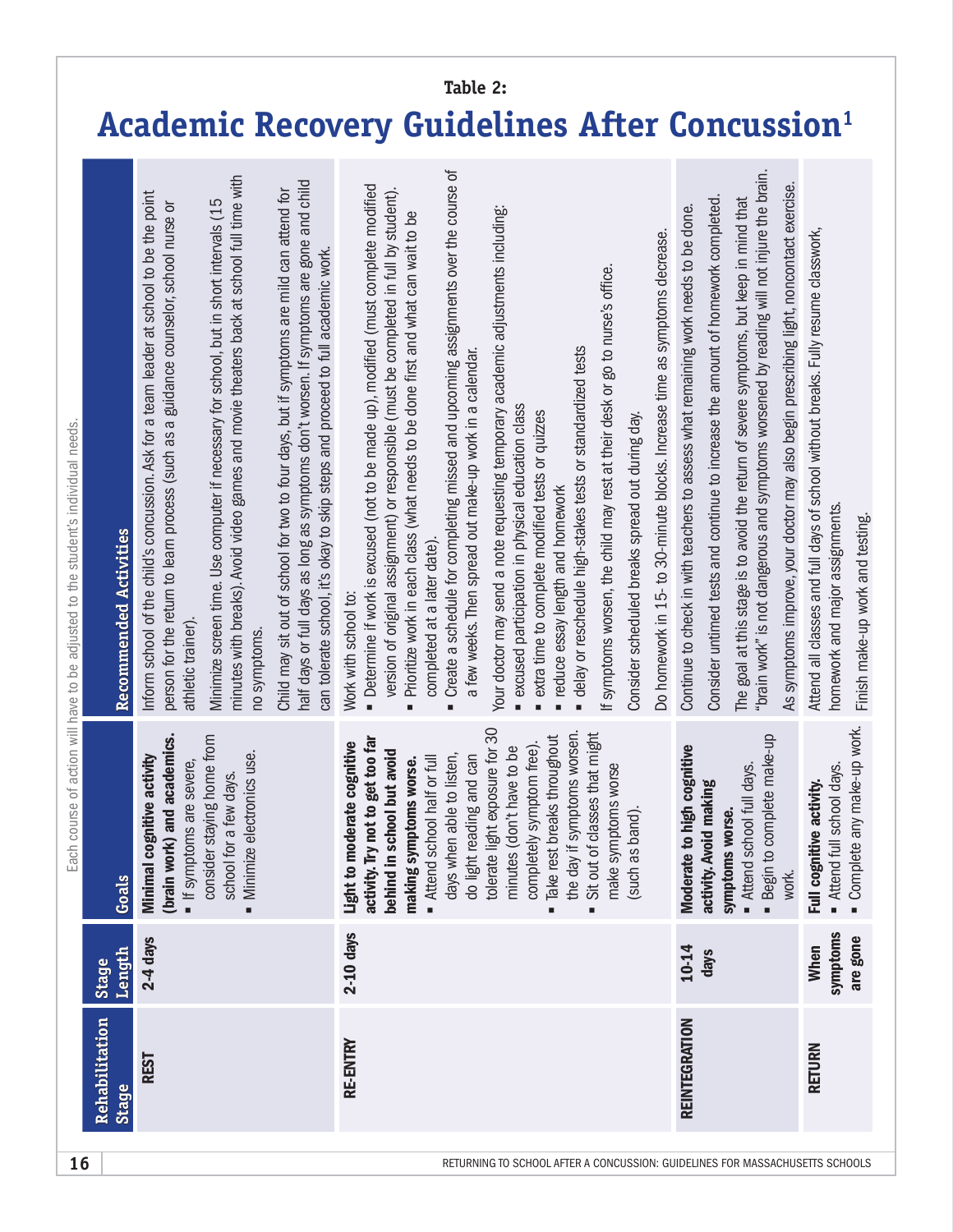#### **Sample Letter 1:**

### **Informing Caregivers about a Student's Concussion2**

Dear Parent/Guardian,

On [date] your child \_\_\_\_\_\_\_\_\_\_\_\_\_\_\_\_\_\_\_\_\_\_\_\_\_ was diagnosed with a concussion.

Based upon their symptoms and orders from their physician, we have established the following accommodations:

- May require half or shortened days.
- Allow unlimited access to the Health Office.
- No PE or physical activity.
- Allow extra time to complete class work/assignments.
- Reduce homework as possible. (To be discussed with each individual teacher)
- No standardized testing until symptoms have resolved.
- § When work is resumed, start with quizzes/tests no longer than 20-minute duration and no more than one per day. If the student does not have symptoms then that testing can be increased as student tolerates.
- Student will meet with teacher to organize a make-up/keep-up schedule.

We believe communication is key to managing this process therefore we ask that:

- You provide any documentation obtained from additional medical appointments so accommodations can be adjusted to meet your child's individual needs.
- § If your child is going to be late, dismissed early, or absent because of the concussion, please call the office and specify this reason so the absence can be excused.
- § Your child should meet with his/her guidance counselor as needed to maintain/organize a work schedule.
- § Your child should meet with individual teachers to discuss their progress toward goals and plan a make-up/ keep-up with academic work.

Based on state regulations regarding concussion, please note the following:

- § All students must be cleared by their medical care provider before returning to physical activity and full academic workload. There are no exceptions to this. You can use the Medical Clearance form that has been provided or provide alternative written documentation from your doctor to satisfy this requirement.
- **•** All students who are athletes (during any season) must be cleared as above before returning to play. This process requires communication with the Athletic Trainer, documentation from your physician and a graduated return to play. We recommend your child meet with the Athletic Trainer at their earliest convenience to discuss a specific plan.

If you have any questions or concerns please contact either your student's guidance counselor or the Health Office.

Thank you,

 $R.R.N.$ 



*A customizable Word template of this letter can be downloaded at:*  mass.gov/sportsconcussion

<sup>1</sup>Adapted from Boston Children's Hospital, Brain Injury Center <sup>2</sup>Courtesy of Mansfield High School

MASSACHUSETTS DEPARTMENT OF PUBLIC HEALTH | WWW.MASS.GOV/SPORTSCONCUSSION **17**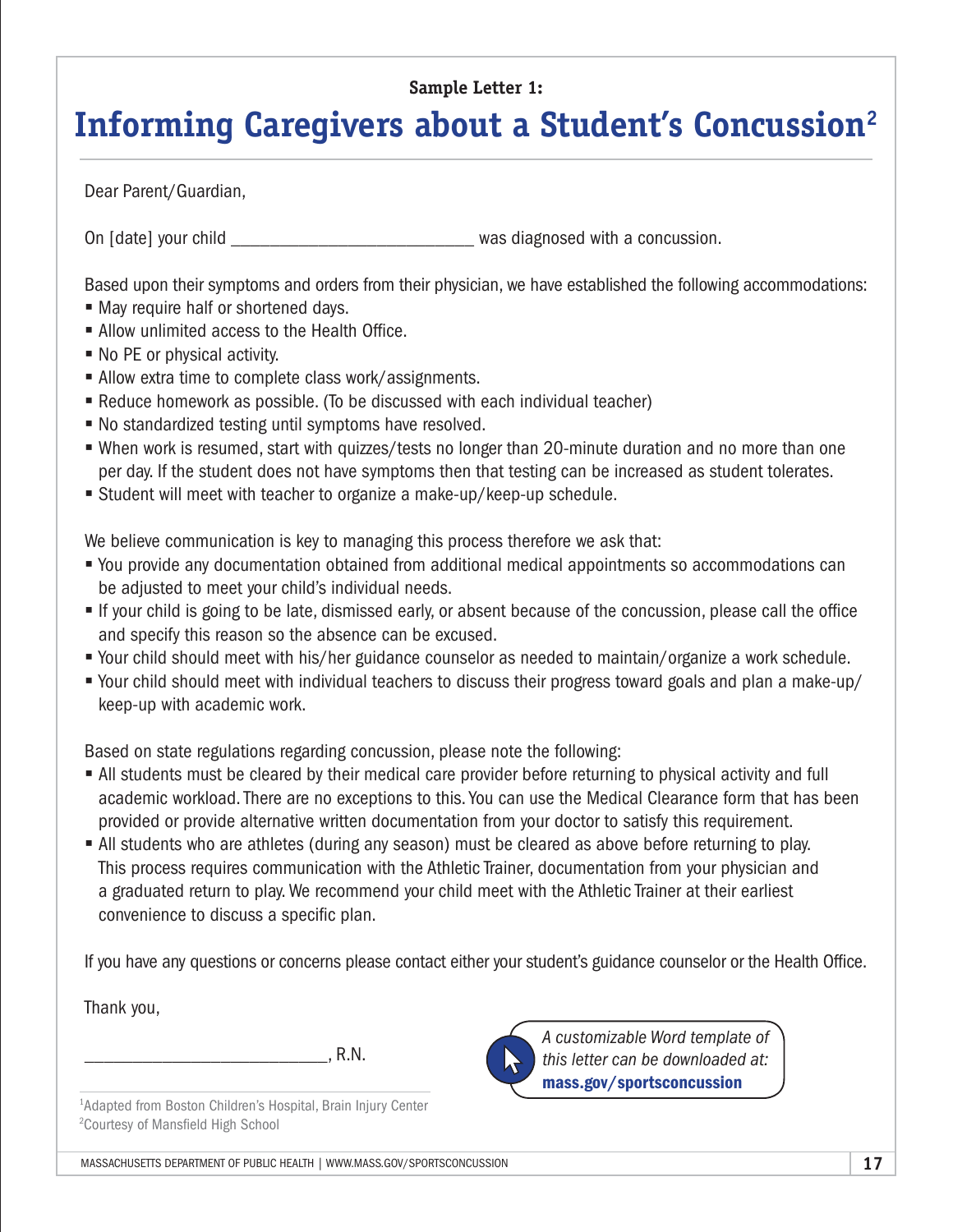#### **Sample Letter 2a:**

### **Informing a Teacher about a Student's Concussion3**

Dear teacher,

On [date] your student the state of the state of the state was diagnosed with a concussion.

Based on your student's present symptoms we recommend the following accommodations.

General School accommodations:

- May require half or shortened days.
- Allow unlimited access to the Health Office.
- No PE or physical activity.
- Allow extra time to complete class work/assignments.
- Reduce homework as possible. (To be discussed with each individual teacher.)
- No standardized testing until symptoms have resolved.
- § When work is resumed, start with quizzes/tests no longer than 20-minute duration and no more than one per day. If the student does not have symptoms then that testing can be increased as student tolerates.

The student will meet with teachers to discuss progress towards goals and to plan a make-up/ keep-up with academic work. They will also meet with a guidance counselor to organize a makeup/keep-up schedule as needed.

If the student reports the following symptoms, please consider providing them with the following accommodations.

Easily distracted:

- Break down assignments into small, manageable chunks that can be completed in a half hour or less. Then provide a break before moving onto the next task.
- § Issue short and concise written instructions or have the student write instructions down in a step-by-step sequence.
- Allow the student to take tests in a separate, quiet room if beneficial.
- Move the student's seat to reduce distractions.

Sensitivity to light and/or noise:

- § Move the student away from windows or dim the lights in the room.
- Allow the student to wear sunglasses.

#### Memory problems:

- Provide copy of class notes to the student.
- Allow student to observe without having to participate.
- Allow the use of fact sheets on tests to reduce the demand on memory.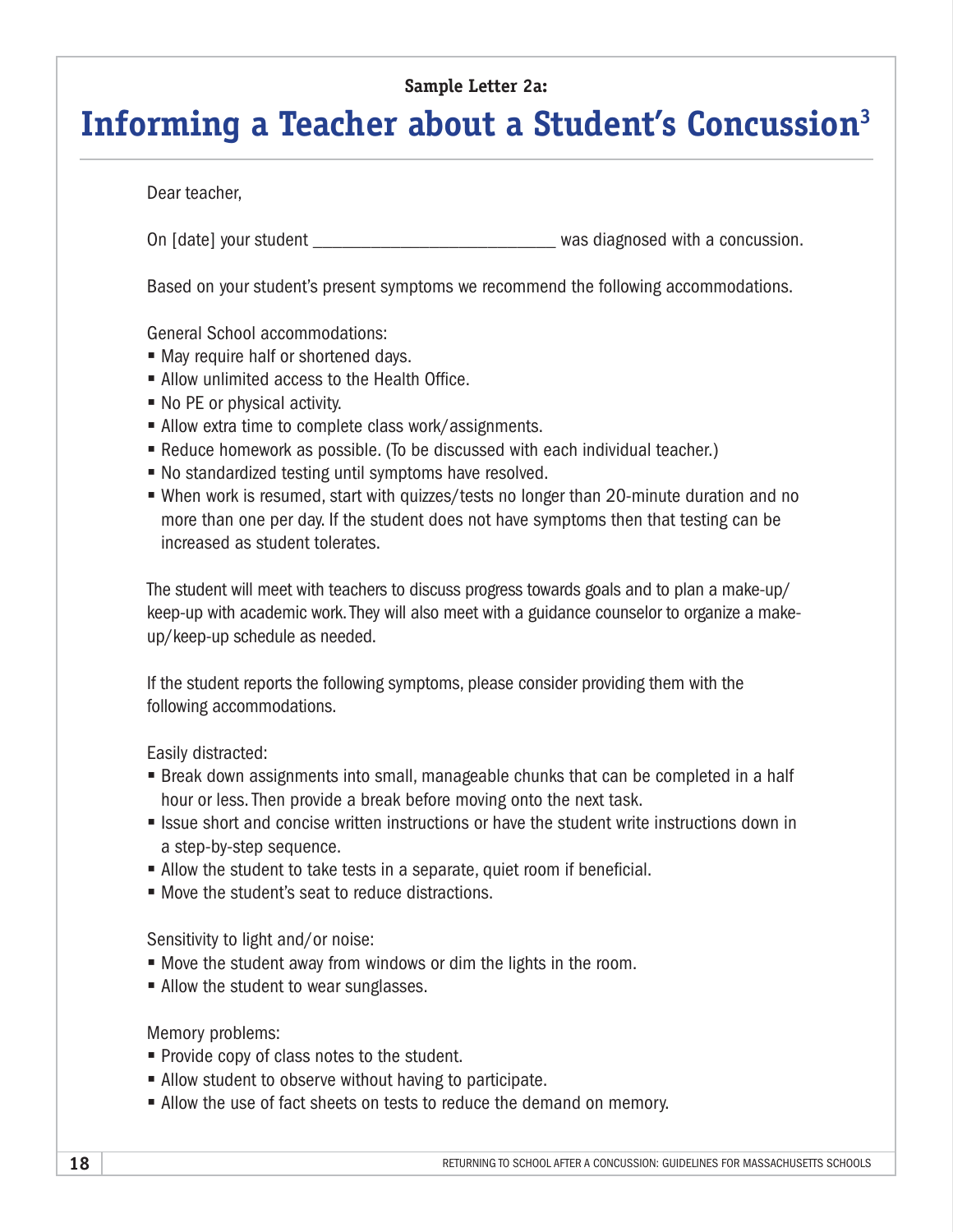- § Use multiple-choice and open-book tests (rather than short answer or essay) to minimize demand on memory.
- **Help the student devise ways to memorize information (mnemonic devices, association,** rehearsal, repetition, etc.).

Difficulty with organizational skills and/or trouble being on time:

- § Encourage and assist with the use of a planner to keep track of assignments, tests and due dates.
- Use diagrams, time lines and charts to organize information and projects.
- Use "to-do" lists and checklists.
- § Check the student's comprehension of directions or instructions and allow the student to restate the information in his or her own words.

We will be communicating with you to update you on the student's condition and any changes to accommodations. We advise students to communicate with their teachers and encourage you to actively communicate with your student and help them develop a plan for makeup work. If at any time you feel your student is struggling or regressing we ask that you contact us so we can address it. We are committed to working collaboratively with you to ensure the successful recovery of the student. The goal is to support your recovering student in keeping up with academic demands. Please do not hesitate to contact us with any questions you may have or if you would like more information.

Thank you,

High School Nursing Staff:

 $R.N.$ 

 $R.N.$ 



<sup>3</sup>Courtesy of Mansfield High School

MASSACHUSETTS DEPARTMENT OF PUBLIC HEALTH | WWW.MASS.GOV/SPORTSCONCUSSION **19**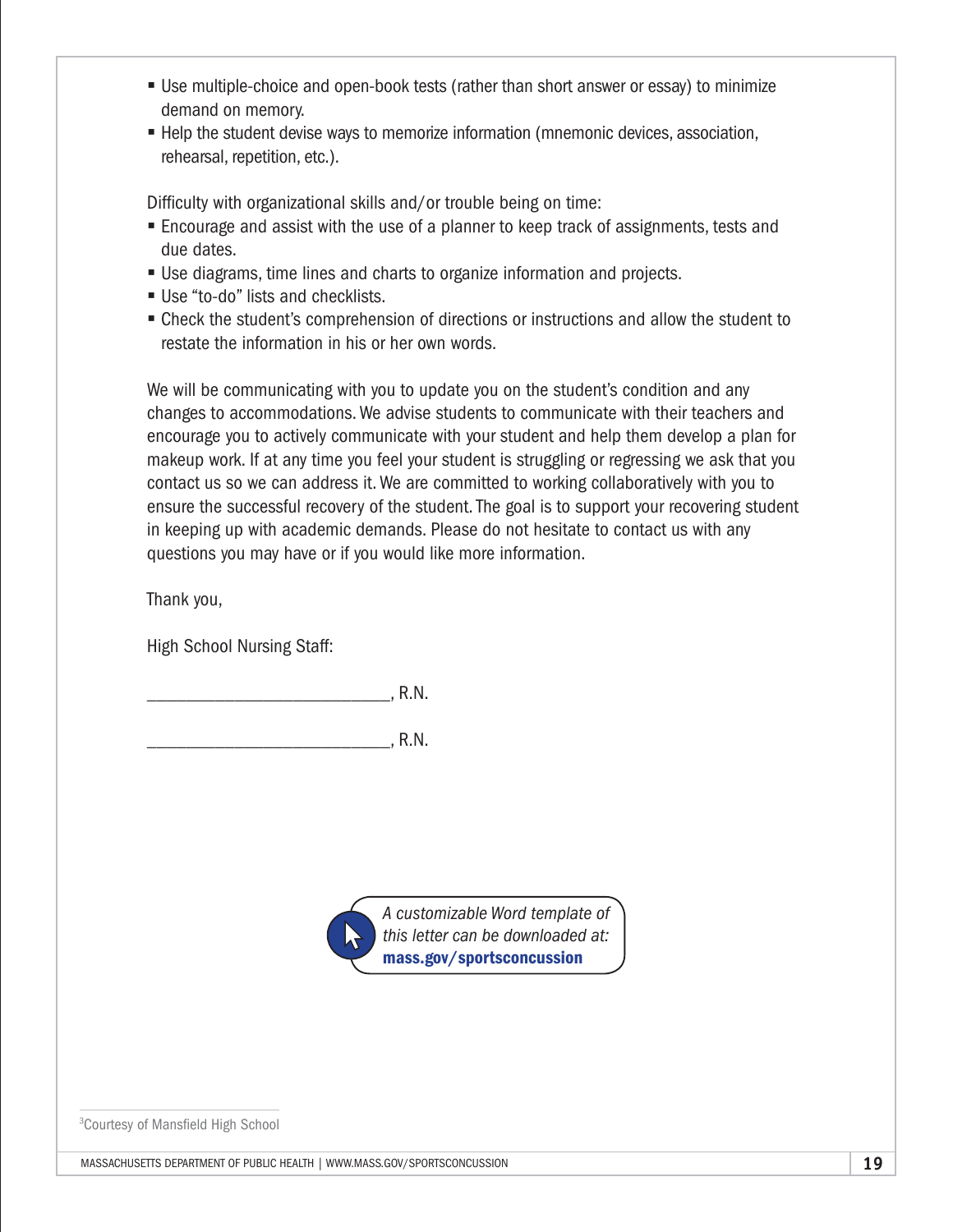#### **Sample Letter 2b:**

### **Informing a Teacher about a Student's Concussion4**

Dear Teachers & Staff,

Your student The Local concussion and the suffered a concussion — a concussion of the state of the state of the state of the state of the state of the state of the state of the state of the state of the state of the state is mild traumatic brain injury impacting memory, processing speeds, mental efficiency and overall stamina, thus limiting their ability to process information efficiently. In general, most students recover in a few weeks. You play a key role in ensuring the successful recovery of your student. By following the academic accommodations, providing specific work, and learning goals you will help reduce the stress placed on the brain. Your input to how the student is progressing and changes you notice will help us provide the best support and recovery for your student. The primary goal upon return to school is maximizing his/her exposure to instruction, but not to impede the recovery process. Please review the material and concepts that he/she may have missed, and create a plan to focus on what is critical to learn the current material.

Per [high school name] policy, provide the student with the following accommodations to help reduce the mental demands placed on the recovering brain:

- § REDUCE OVERALL CLASS WORK \_\_\_\_\_\_%
- Grades based on adjusted work
- Decrease academic expectations for time being
- HOMEWORK: \_\_\_\_\_[#]\_\_\_\_\_ assignments each night
- § TESTING: not this week; not until student understands concepts; 1 per day; no high-stakes exams (MCAS, SAT)
	- » Assign a project to assess mastery. Give oral exam.
	- » Use notes, graphic organizer, formula sheet, word bank.
	- » Provide extra time to complete tests.
	- » Provide testing in a quiet environment.
	- » Break exams into 2-3 sections.

FOCUS on key points and quality of work over quantity:

- $\blacksquare$  No Physical Activity  $-$  physical education, dance, recess, band, vocational class, field trips or extracurricular activities.
- § No Computer for 1-2 days and then limit computer use to 20 on 20 off (reduce blue light/ use night vision).
- Prioritize essential work to reinforce learning goals (provide short specific assignments).
- Provide extended and staggered due dates reduce length of work.
- **•** Allow student to take 10-15 minute breaks or send to nurse when symptoms increase.
- § Provide class notes/outline/PowerPoint prior to class to limit overstimulation some teachers have turned notes into a fill-in-blank form to reinforce key points.
- § Student should sit at the back of class when smart board is in use or have student sit in less distracted area.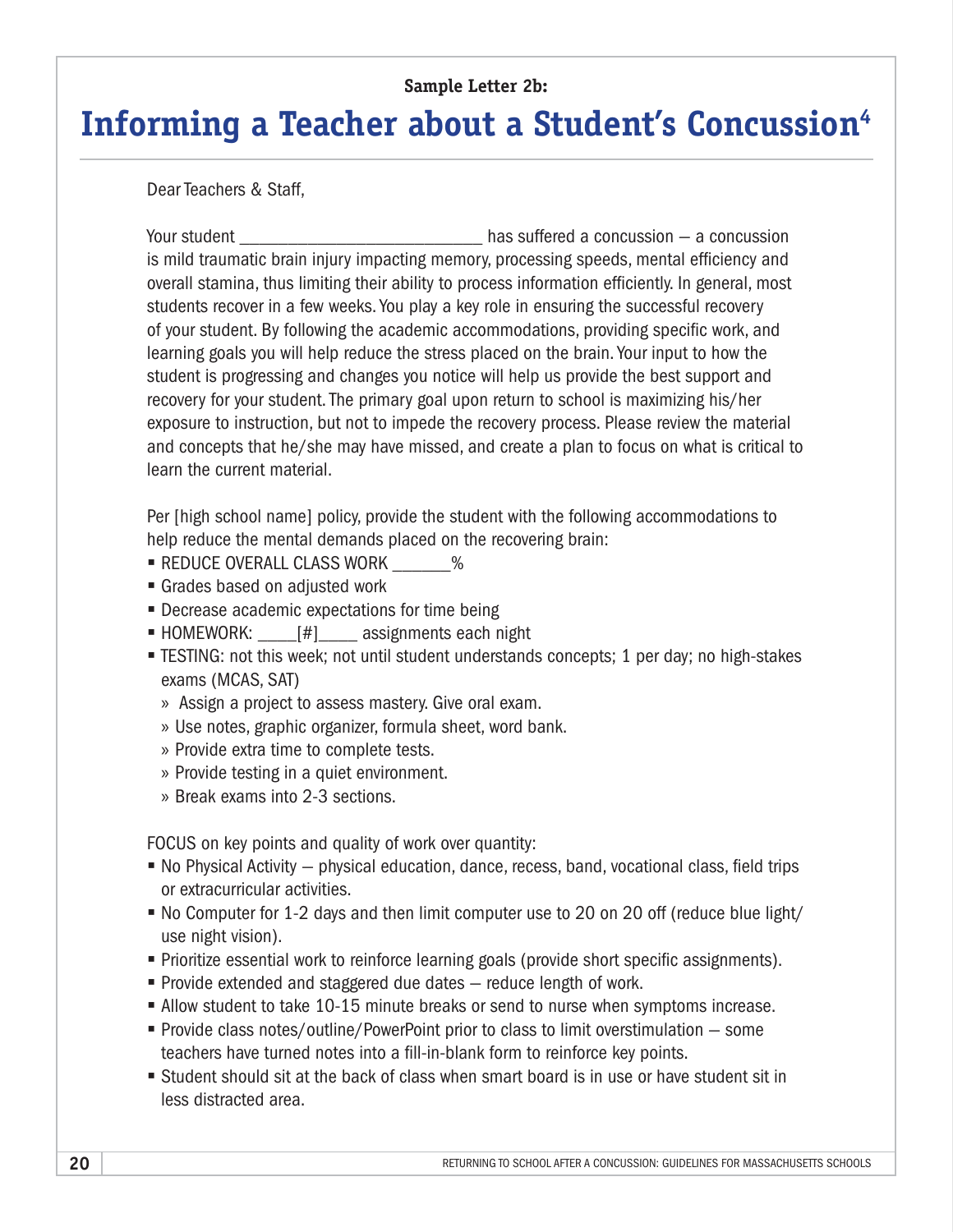- Turn off class lights/pull shades when possible and/or allow student to wear sunglasses (no hats).
- § Avoid loud areas (cafeteria, music or chorus class) while sensitive to noise.
- Increase font size/large print for worksheets or reading material to reduce eyestrain.
- Allow student to provide answers with key points or bullets.
- § Provide audio version of reading material when possible.

Please remember that the goal is to show proficiency in his/her subject matter. Please do not tell a student to do as much work as they can, as this often sets students up to do more work than they should be.

Thank you and if you have further questions or concerns please contact me.

\_\_\_\_\_\_\_\_\_\_\_\_\_\_\_\_\_\_\_\_\_\_\_\_\_, [title]

\_\_\_\_\_\_\_\_\_[school name]\_\_\_\_\_\_\_\_\_\_



4 Courtesy of Sommerville High School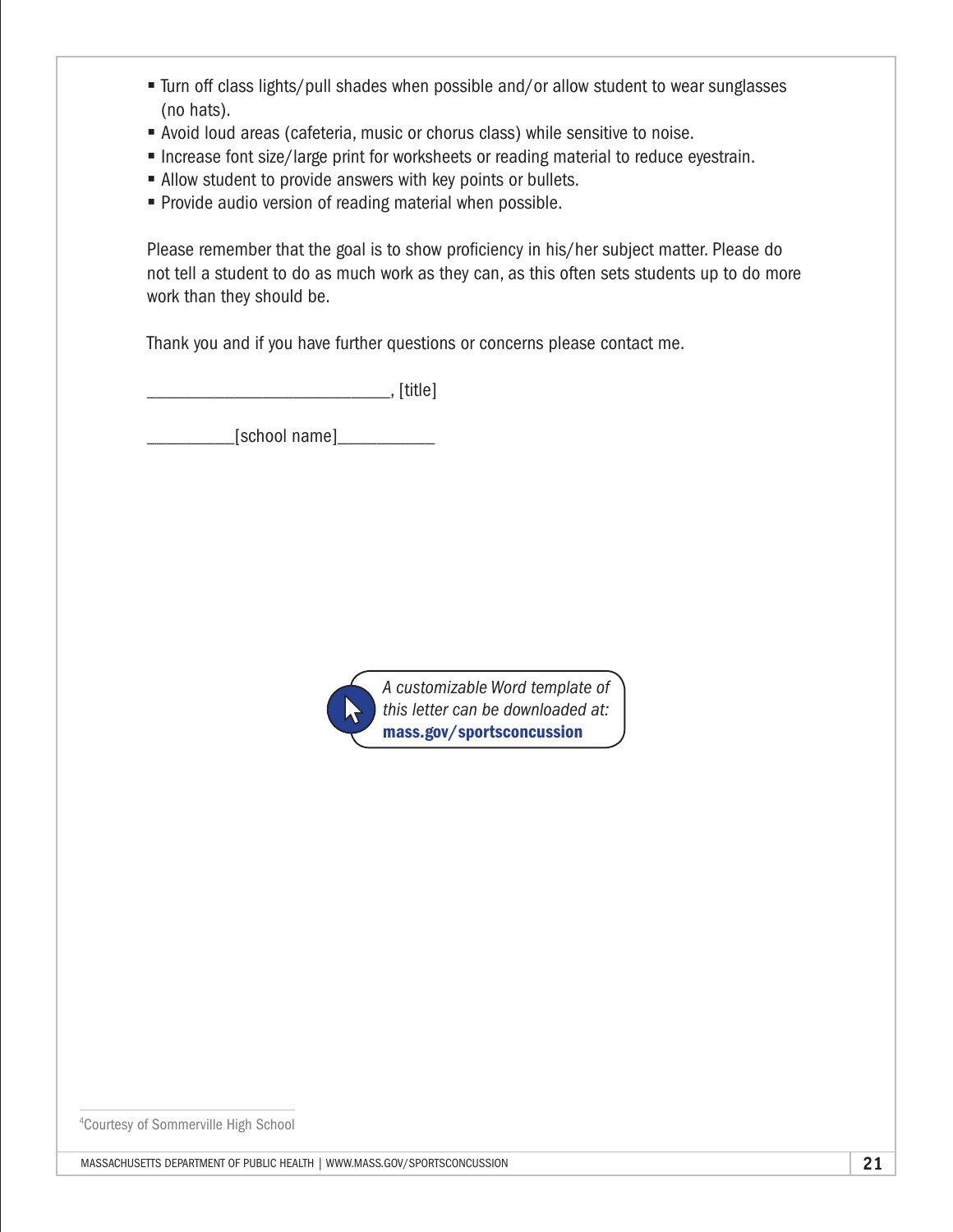### **Sample Student Information Sheet<sup>5</sup>**

You are suspected of having or have been diagnosed with a concussion. Here is some important information to know about returning to school:

- **Return to school only when your primary care provider advises you to. Follow their** instructions. Not following the instructions on rest and recovery can delay healing or make symptoms worse.
- § Your brain needs time to heal. Avoid computer use, excessive television, video games, texting or loud music.
- Get extra sleep and eat a healthy diet.
- **Example 3 Bring all your medical documentation to the school nurse.** We will make the classroom accommodations you will need and we will notify your teachers and guidance counselor.
- § We will notify your teachers but you MUST check in with each one of your teachers and discuss how you are feeling and start planning for how you will proceed with work. Teachers are willing to work with you but you must be communicating with them so they know what you can handle.
- § Some samples of accommodations we may ask your teacher to provide are: reduced work load (avoiding repetitive work); unlimited access to the Health Office; extra time to complete class work/assignments (must be negotiated with each teacher by student); no Physical Education; and modified testing schedule once able.
- We will be checking in with you weekly about your recovery. We will send out weekly notifications to your teachers regarding your progress and what you are capable of doing until you are cleared.
- § Please bring any additional medical documentation you get, including documentation that you have been cleared of the concussion by your primary care provider to the nurses.
- § Typically you will be better in about 7-14 days. We advise teachers to notify us of lack of progress or problems with your school work. If you are having issues you may need to see the doctor again.
- § If you are an athlete and currently playing a sport, you may not participate and will be managed by the school Athletic Trainer on a graduated return to play once your symptoms have resolved. You must check in with your athletic trainer in athletics to make arrangements with them.

#### You can come down to the Health Office any time you need to. Please feel free to ask us any questions that you have.

*A customizable Word template of this document can be downloaded at:*  mass.gov/sportsconcussion

5 Courtesy of Mansfield High School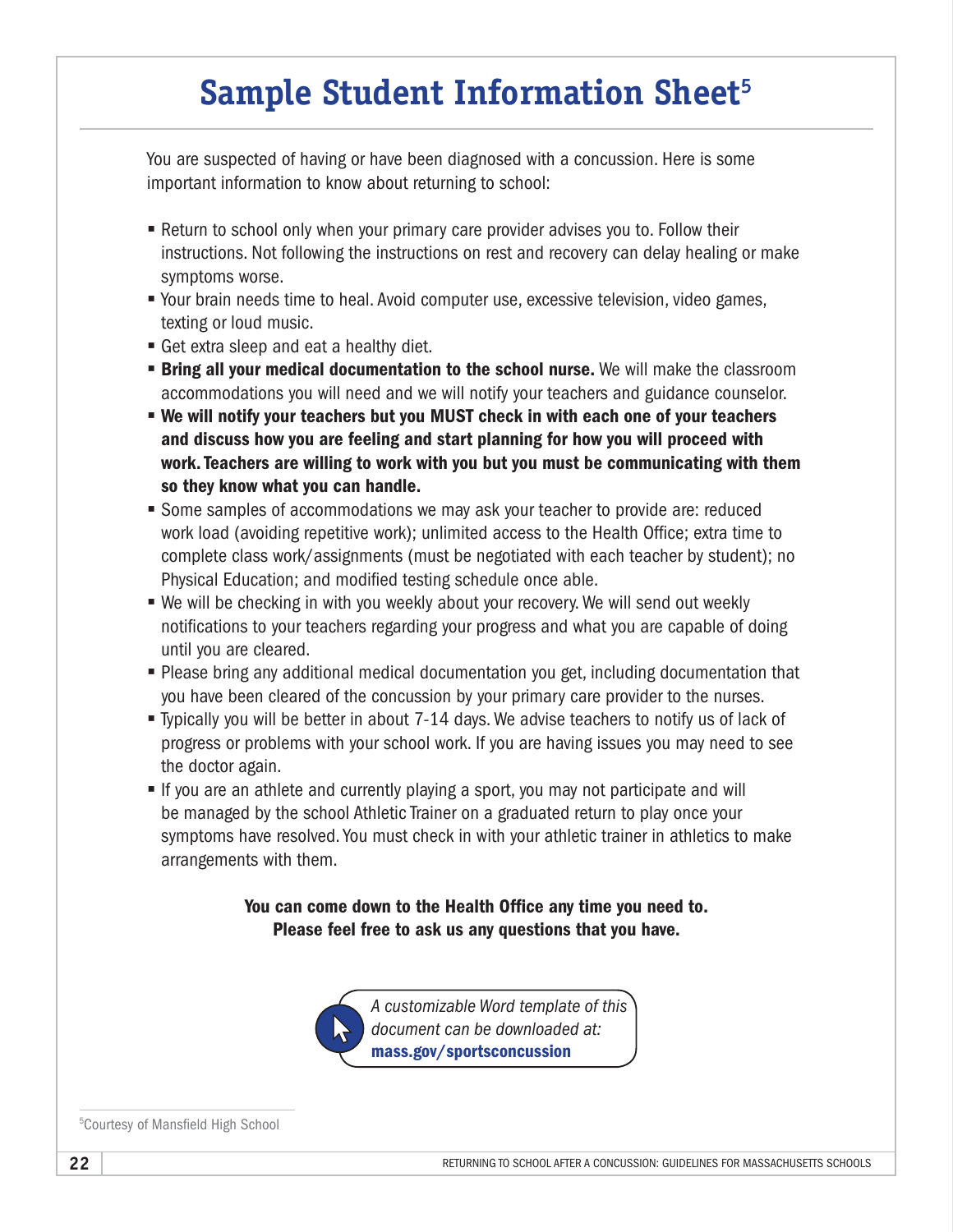#### **Sample Tips for Students:**

### **Managing Your School Work After a Concussion6**

First, you need to give yourself time to get better. While your brain is healing, you are much more likely to get a second concussion if you are doing things that you are not supposed to do. Second concussions can cause even worse damage to your brain. You can return to school and school work as advised by your doctor and increase your work load as long as your symptoms don't recur or get worse.

#### **To improve focus and organization**

- **Consistently write down your homework assignments** (in an assignment book or personal organizer) as soon as they are posted. Color coding your textbooks, notebooks, and folders for each subject will help you to stay more organized. As soon as you receive a handout, you can immediately place it in the appropriate folder.
- **"Chunking" of homework assignments is recommended.** It will be helpful to take short breaks between assignments. You should plan for long-term assignments by breaking the assignment down into steps and setting deadlines for completion of each step.
- **When given directions, repeat them to yourself.** This strategy helps maintain the verbal information in short-term memory until the instructions can be completed.
- § Complete one task and then put materials away before starting the next task.
- **Previewing/pre-reading material** (especially for courses with a large lecture component) before class to help you listen and comprehend material presented in class. Prior to any reading assignments, you would benefit from reading the questions at the end of the chapter first to aid in your comprehension.
- **Note-taking strategies:** You may have difficulty listening and copying down notes at the same time. It may be helpful to have a copy of the classroom notes. Discuss this with your teacher.

#### **To improve memory and academic performance**

- **Repeat:** Just absorbing information is not enough. You have to hang onto it. To reduce memory seepage, try this: rehearse the material (repeat at least five times) immediately.
- **Example 15 a 2 A picture is worth a thousand words:** Try to picture what you see, hear, or read. You could use flow charts, outlines, flashcards, etc. or make a "movie in your head" by visualizing a concept or an event. Add color and movement to the pictures in your head.
- **Examing occurs in spurts:** Try not to take in too much at one time. You should utilize "spaced practice" (i.e. working for 20-30 minutes on a subject and then moving on to different subjects) to enhance your long-term retrieval. You will learn more in several shorter study sessions than one long one.
- **Variety:** You should do something different each time the material is studied. Reading notes over and over is a less efficient and effective means of learning information. A better approach would be to transcribe notes on a word processor, reorganize, outline the notes, and then color code the material.
- **Use memory aids:** You should employ memory aids in order to recall information, including mnemonics and acronyms. Examples of mnemonics include: My Very Excellent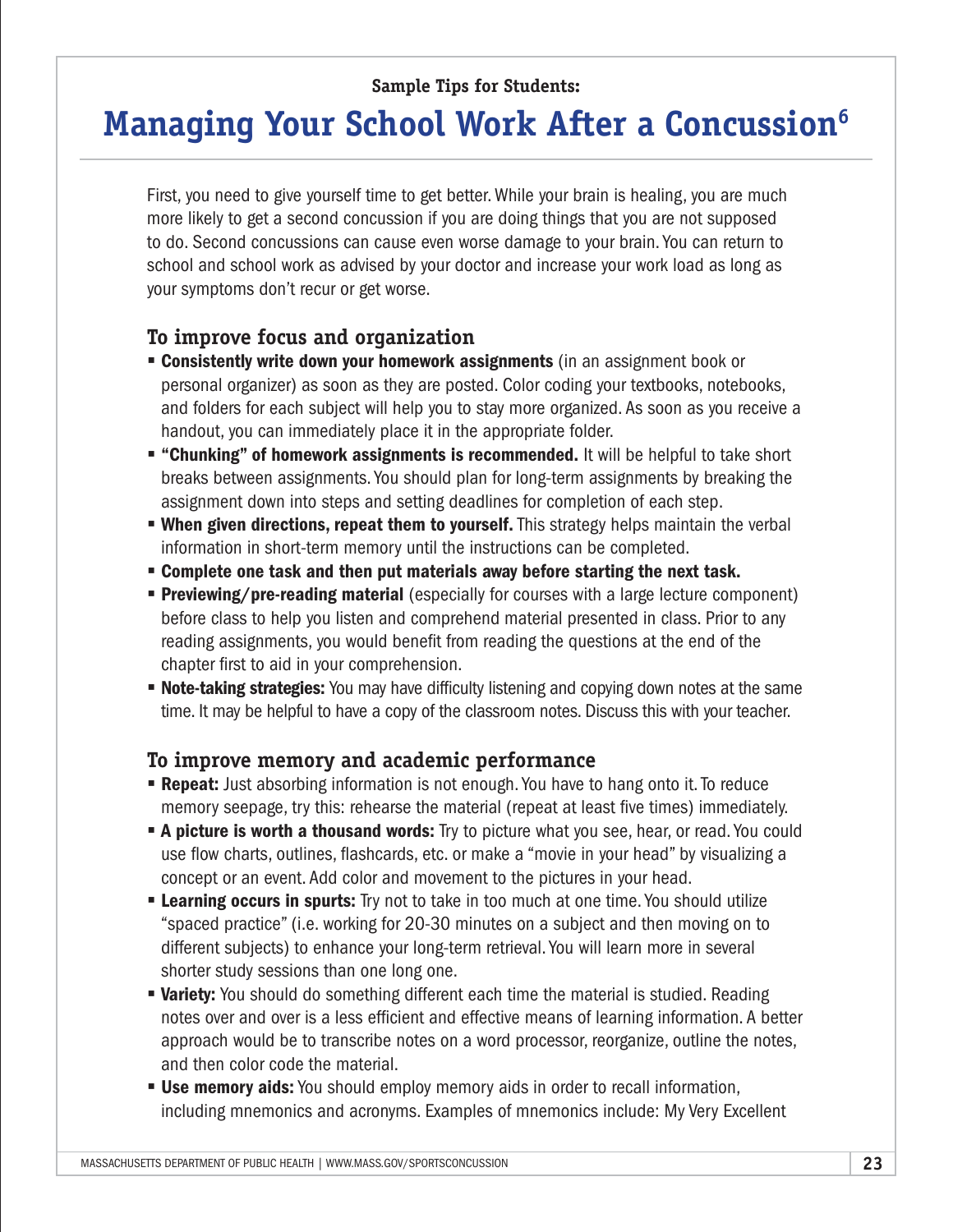Mother Just Served Us Nine Pizzas (for the order of the planets) and Please Excuse My Dear Aunt Sally (for the order of operations).

- **Review material before bedtime:** Your brain actually processes and stores information in long-term memory more efficiently while you sleep because it has less interference from the outside world.
- **Go it alone at first:** You should consider studying alone at first and becoming familiar with the material. Once you feel more confident of the material and have reviewed the material thoroughly, you could study with one or more of your classmates. During that study session, you and your classmates could trade off asking one another questions about the material. This would allow you to expose any gaps in your knowledge base.
- **Practice tests** can be an excellent way to study for tests. You could develop a practice test on your own or you could split the work up with other students in a study group.
- **Jog memory:** If you're struggling to recall needed information, try to "jog" your memory. If you've lost something, think back to when you last had it — what did you do next? And after that? Mentally, walk yourself through each of the activities that followed — this may enable you to recall what happened to the missing item.
- **Get organized:** Have fixed locations for all important papers, phone numbers, keys, glasses, wallets, etc. Think carefully about logical placement of such items or this won't work very well.

*A downloadable version of this document can be found at:*  mass.gov/sportsconcussion

6 Courtesy of Mansfield High School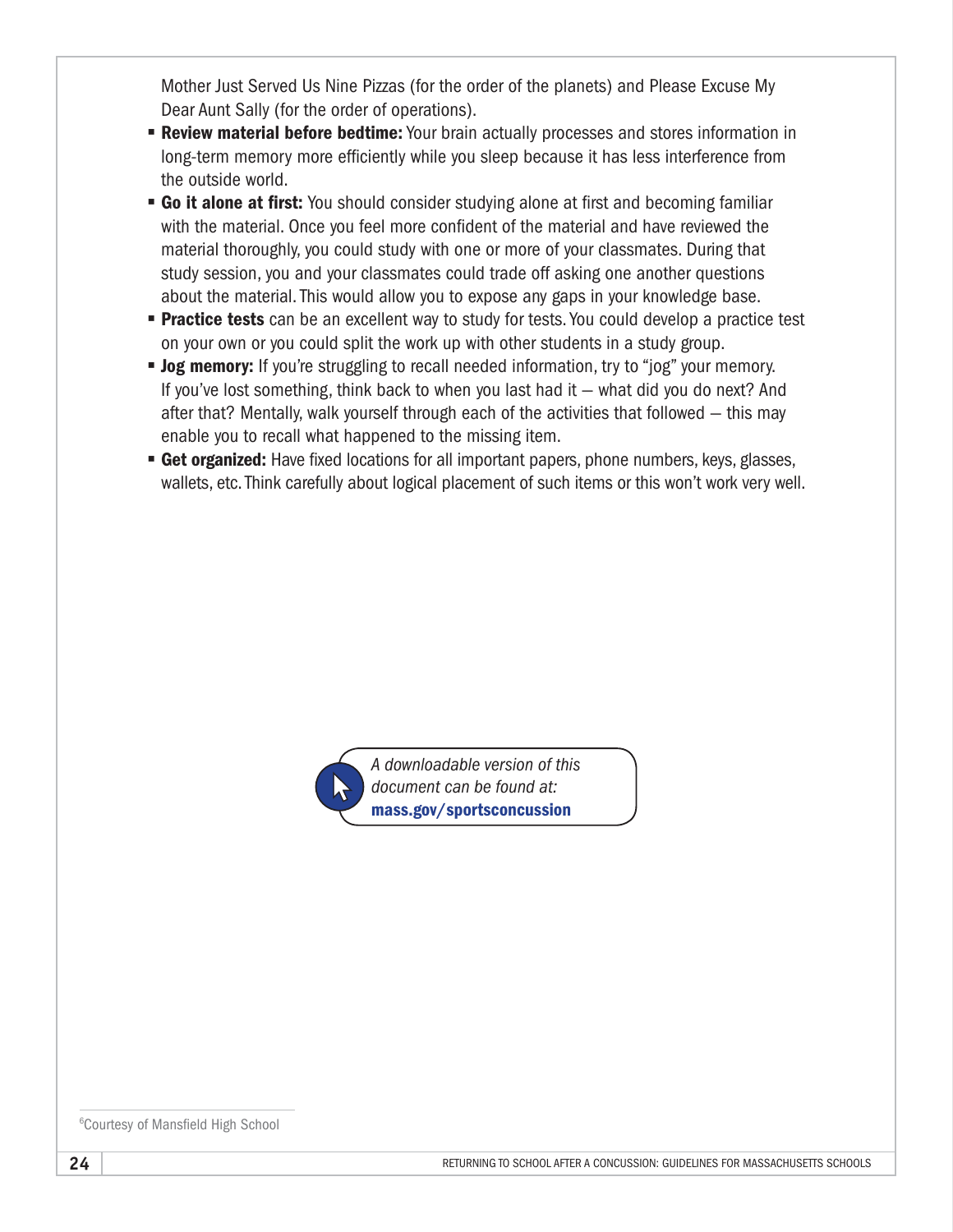### Symptom Monitoring Tools<sup>7</sup>: **Post-concussion Symptom Monitoring Tool**

*The following two Post-concussion monitoring tools are offered to help school personnel monitor a student's symptoms and academic progress in order to identify needs.*

The Post-concussion Symptom Monitoring Tool is designed to rate the severity of 22 common postconcussion symptoms. This tool is recommended to be used twice weekly in the first two weeks upon school reentry, and weekly after that. The school nurse should consider assessing the student using this tool at different

times of the day to better understand the student's fatigue levels throughout the day. Often symptoms are worse later in the day. A completed version of this tool can be faxed to the student's physician or healthcare provider to facilitate communication.

| Name:                | this tool can be found at:<br>mass.gov/sportsconcussion |
|----------------------|---------------------------------------------------------|
| Grade:               |                                                         |
| Today's Date:        |                                                         |
| <b>Current Time:</b> |                                                         |

Directions: Using the 0-6 rate scale provided, please rate the symptoms below that you have had today or over the past few days.

| <b>None</b>                                | <b>Very Mild</b>         | <b>Mild</b>                                 | Low | <b>High</b>              | <b>Severe</b>                     | <b>Most Seve</b> |
|--------------------------------------------|--------------------------|---------------------------------------------|-----|--------------------------|-----------------------------------|------------------|
|                                            |                          |                                             |     |                          |                                   |                  |
| $\widehat{\bullet}$<br>$\widehat{\bullet}$ | $\widehat{\bullet}$<br>ê | $\widehat{\bullet}$<br>$\widehat{\epsilon}$ |     | $\overline{\phantom{0}}$ | $\backsim$<br>$\simeq$<br>宝<br>∕∞ | '≫               |

Moderate

| <b>High</b>     |
|-----------------|
| <b>Moderate</b> |

*A downloadable version of* 

Most Severe

| <b>SYMPTOMS</b>            | <b>RATING</b> | <b>SYMPTOMS</b>               | <b>RATING</b> |
|----------------------------|---------------|-------------------------------|---------------|
| Headache                   |               | "Don't feel right"            |               |
| "Pressure in head"         |               | Difficulty concentrating      |               |
| Neck pain                  |               | Difficulty remembering        |               |
| Nausea or Vomiting         |               | Fatigue or Low Energy         |               |
| <b>Dizziness</b>           |               | Confusion                     |               |
| <b>Blurred vision</b>      |               | <b>Drowsiness</b>             |               |
| <b>Balance problems</b>    |               | <b>Trouble Falling Asleep</b> |               |
| Sensitivity to light       |               | <b>More Emotional</b>         |               |
| Sensitivity to noise       |               | Irritability                  |               |
| <b>Feeling Slowed Down</b> |               | <b>Sadness</b>                |               |
| Feeling Like "in a fog"    |               | <b>Nervous or Anxious</b>     |               |

<sup>7</sup> Courtesy of the Brain Injury Association of Massachusetts

MASSACHUSETTS DEPARTMENT OF PUBLIC HEALTH | WWW.MASS.GOV/SPORTSCONCUSSION **25**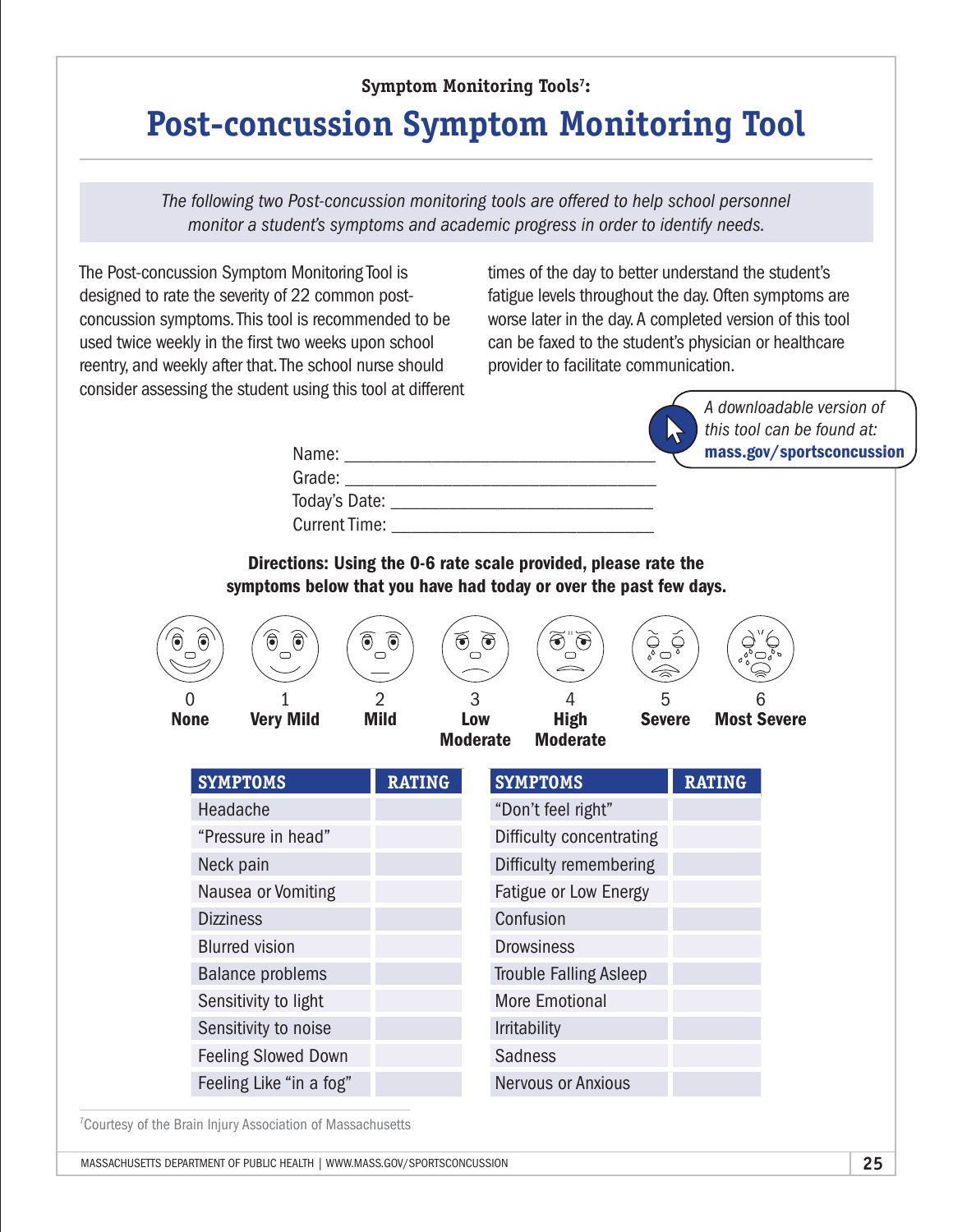### **Symptom Monitoring Tools: Post-concussion Academic Monitoring Tool for Teachers**

The Post-concussion Academic Monitoring Tool for Teachers is for use by the student's teacher(s). It should be completed weekly and collected by the Academic Monitor\* (or Point Person coordinating the student's

recovery). The completed tool can be used to review academic progress and discuss findings with other concussion management team members (or school staff monitoring the student's recovery) regularly.

Fill out once per week to monitor student's post-concussion behaviors and academics in the classroom, and return to the Concussion Management Team's (CMT's) Academic Monitor for review.

| <b>Student</b><br>. Name: | $'$ rodo |          |
|---------------------------|----------|----------|
| Teacher:                  |          | navia at |

Behaviors: Place an X next to the behaviors that this student displayed this past week that were not observed before or are worse since his/her concussion.

| Anxious or worried                                                   | Difficulty with places/names/<br>words       | Disorganized                                             |
|----------------------------------------------------------------------|----------------------------------------------|----------------------------------------------------------|
| Apathy                                                               | Difficulty concentrating/<br>focusing        | Gets frustrated with learning                            |
| Easily irritated, frustrated or<br>angered                           | Needs more time to complete<br>work          | Difficulty grasping new<br>concepts                      |
| Tearful, sad or depressed                                            | Less able to cope overall                    | Drowsiness in classroom                                  |
| Social isolation, loss of friends,<br>lack of interest in peer group | Slow to respond to<br>instructions/questions | Signs of headache, dizziness,<br>light/noise sensitivity |
| Impulsive or inappropriate<br>behavior                               | Misunderstands directions                    | Problems remembering/<br>forgetfulness                   |

**Comments:** Use this space to provide any additional comments, observations and information. You may include items such as: your suggestions for adjusting academic accommodations, any comments or concerns made by the student, improvements or decline in academic performance, etc.

|                                                                                                                                                 | A downloadable version of<br>this tool can be found at:<br>mass.gov/sportsconcussion |
|-------------------------------------------------------------------------------------------------------------------------------------------------|--------------------------------------------------------------------------------------|
| CMT Academic Monitor Name: ____________                                                                                                         | Date:                                                                                |
| *See page 9 which describes the Academic Monitor - this can be a staff member familiar with the student, such as a teacher or school counselor. |                                                                                      |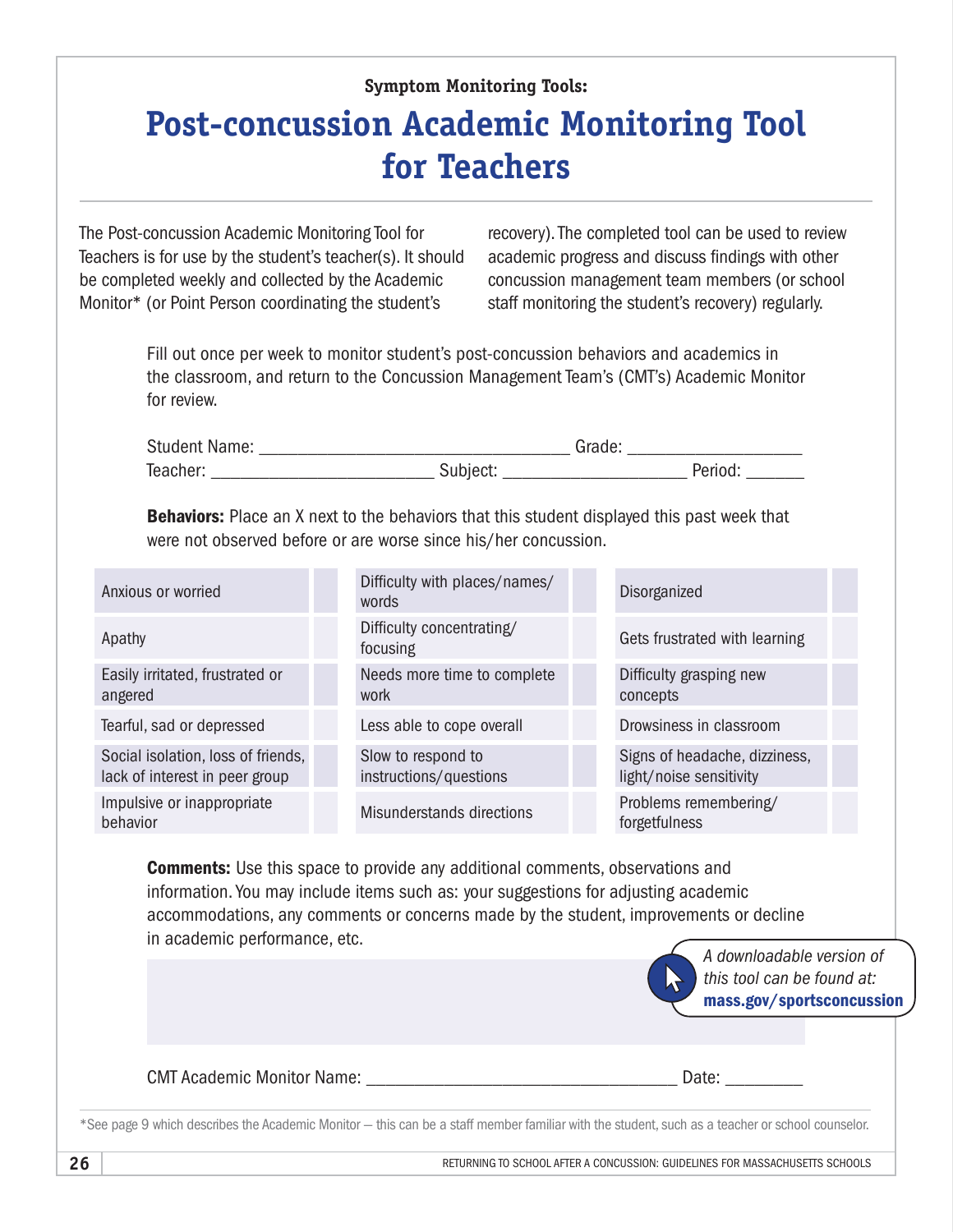### **Further Information on Concussion Prevention and Policies**

Massachusetts Department of Public Health Division of Violence and Injury Prevention www.mass.gov/sportsconcussion

Centers for Disease Control and Prevention 800-CDC-INFO (800-232-4636) www.cdc.gov/headsup

Brain Injury Association of Massachusetts Brain Injury Helpline: 800-242-0030 www.biama.org

Massachusetts Interscholastic Athletic Association (MIAA) www.miaa.net

Concussion Legacy Foundation (781) 790-1921 http://concussionfoundation.org

Massachusetts Concussion Management Coalition info@massconcussion.org https://mcmc.wildapricot.org

HeadSmart™, A Healthy Transition After Concussion South Shore Hospital www.southshorehospital.org/head-smart

### **Getting Help With Concussions**

#### **Statewide**

Brain Injury and Statewide Specialized Community **Services** 

#### In Boston

Boston Children's Hospital Concussion Clinic

Mass General Hospital for Children Sports Concussion Clinic

Spaulding Rehabilitation Network

Boston Medical Center Pediatric Concussion Clinic

Brigham and Women's Sports Neurology and Concussion Clinic

#### Outside of Boston

Berkshire Health Systems Concussion Clinic *Pittsfield, MA* 

South Shore Hospital Concussion Management Clinic *South Weymouth, MA*

Sports Concussion New England *Brookline, MA* 

Cantu Concussion Center, Emerson Hospital *Concord, MA*

Southcoast Comprehensive Concussion Management Program *Dartmouth, MA*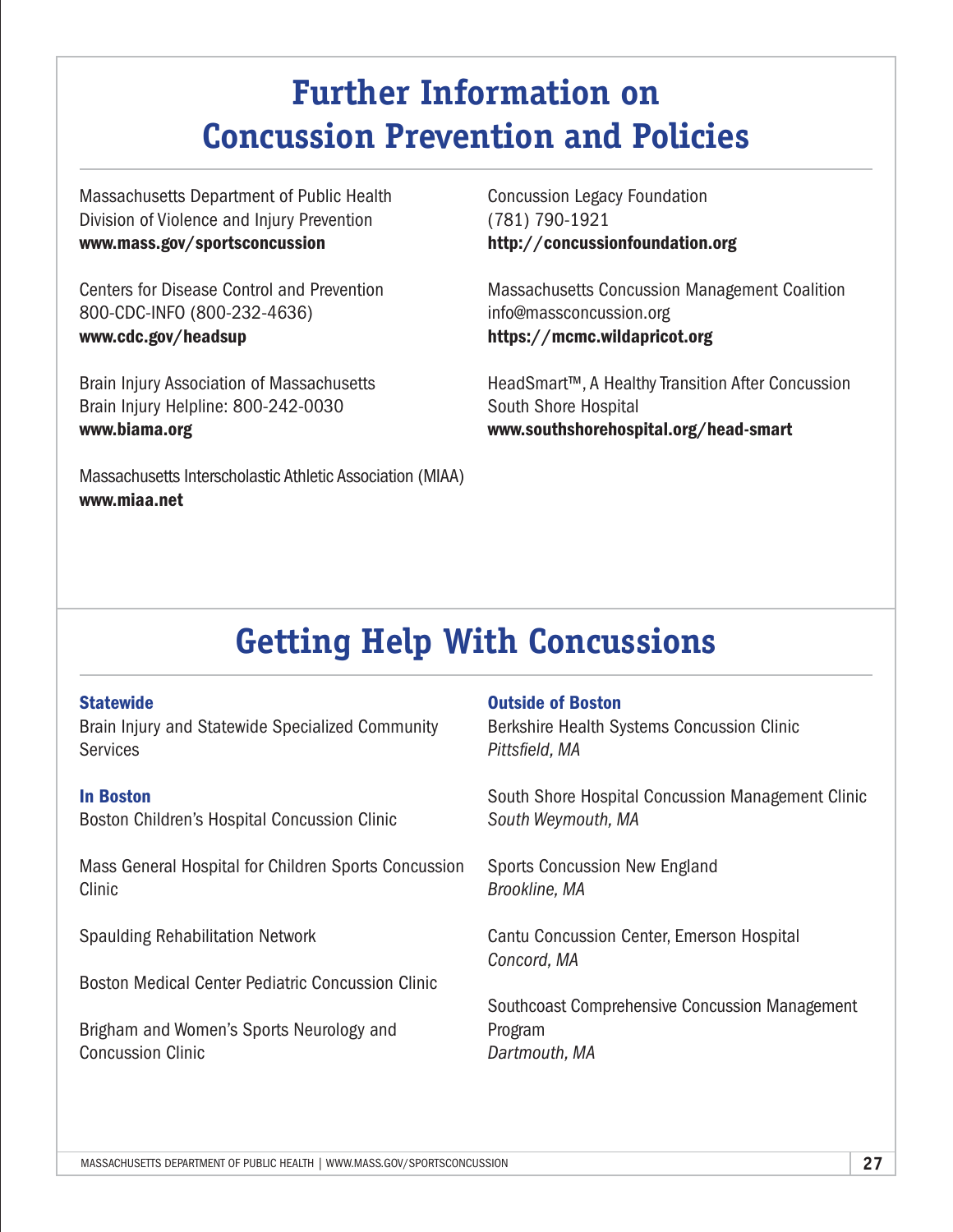### **References**

McCrory P, Meeuwisse W, Dvorak J, et al. (2017, March 6). Consensus statement on concussion in sport-5th international conference on concussion in sport held in Berlin, October 2016. British Journal of Sports Medicine. doi:10.1136/bjsports-2017-097699

Iverson, G L, Gioia, G, (2016). Return to School Following Sport-related Concussion. Physical Medicine and Rehabilitation Clinics of North America, 27, 429-436. Retrieved from https://dx.doi.org/10.1016/j. pmr.2015.12.002

Sady M, Vaughan, C, and Gioia, G. (2011). School and the Concussed Youth: Recommendations for Concussion Education and Management. Physical Medicine and Rehabilitation Clinics of North America, 22, 701-719.

Halstead, M, McAvoy, K, et al. (2013, October 27). Return to Learning Following a Concussion. Pediatrics, 10(23). doi: 10.1542/peds.2013-2867. Retrieved from http://pediatrics.aappublicatons.org/content/ early/2013/10/23/peds.2013-2867

The Oregon Concussion Awareness and Management Program: Interdisciplinary state level guidance in concussion management. Retrieved from:https://cbirt.org/sites/cbirt.org/files/resources/OCAMP%20 history\_2.2.16.pdf

Anne & Robert H. Lurie, Children's Hospital of Chicago, Institute for Sports Medicine, Return to Learn After a Concussion: A Guide for Teachers and School Professionals. Retrieved from: https://www.luriechildrens.org/ en-us/care-services/specialties-services/institute-for-sports-medicine/concussion-program/Documents/luriereturn-to-learn-guide.pdf

Tennessee Department of Health: Return to Learn/Return to Play: Concussion Management Guidelines, 6/20/2017. Retrieved from: https://www.tn.gov/content/dam/tn/health/documents/Return\_to\_Learn\_ Guidelines\_-\_final.pdf

CDC: Returning to School After a Concussion: A Fact Sheet for School Professionals. Retrieved from: https:// www.cdc.gov/headsup/pdfs/schools/tbi\_returning\_to\_school-a.pdf

CDC Heads Up: Helping Students Recover from a Concussions: Classroom Tips for Teachers. Retrieved from: https://www.cdc.gov/headsup/pdfs/schools/tbi\_classroom\_tips\_for\_teachers-a.pdf

Massachusetts Sports Concussion Law: Chapter 166 of the Acts of 2010, An Act Relative to Safety Regulations for School Athletes. Retrieved from: https://malegislature.gov/Laws/SessionLaws/Acts/2010/Chapter166

Massachusetts Sports Concussion Regulations: 105 CMR 201.000: Head Injuries and Concussions in Extracurricular Athletic Activities. Retrieved from: https://www.mass.gov/files/documents/2016/07/vg/105 cmr-201.pdf

Department of Public Health Frequently Asked Questions (Revised 1/5/2012). Retrieved from: https://www. mass.gov/files/documents/2016/07/pu/head-injury-reg-guide-acc.pdf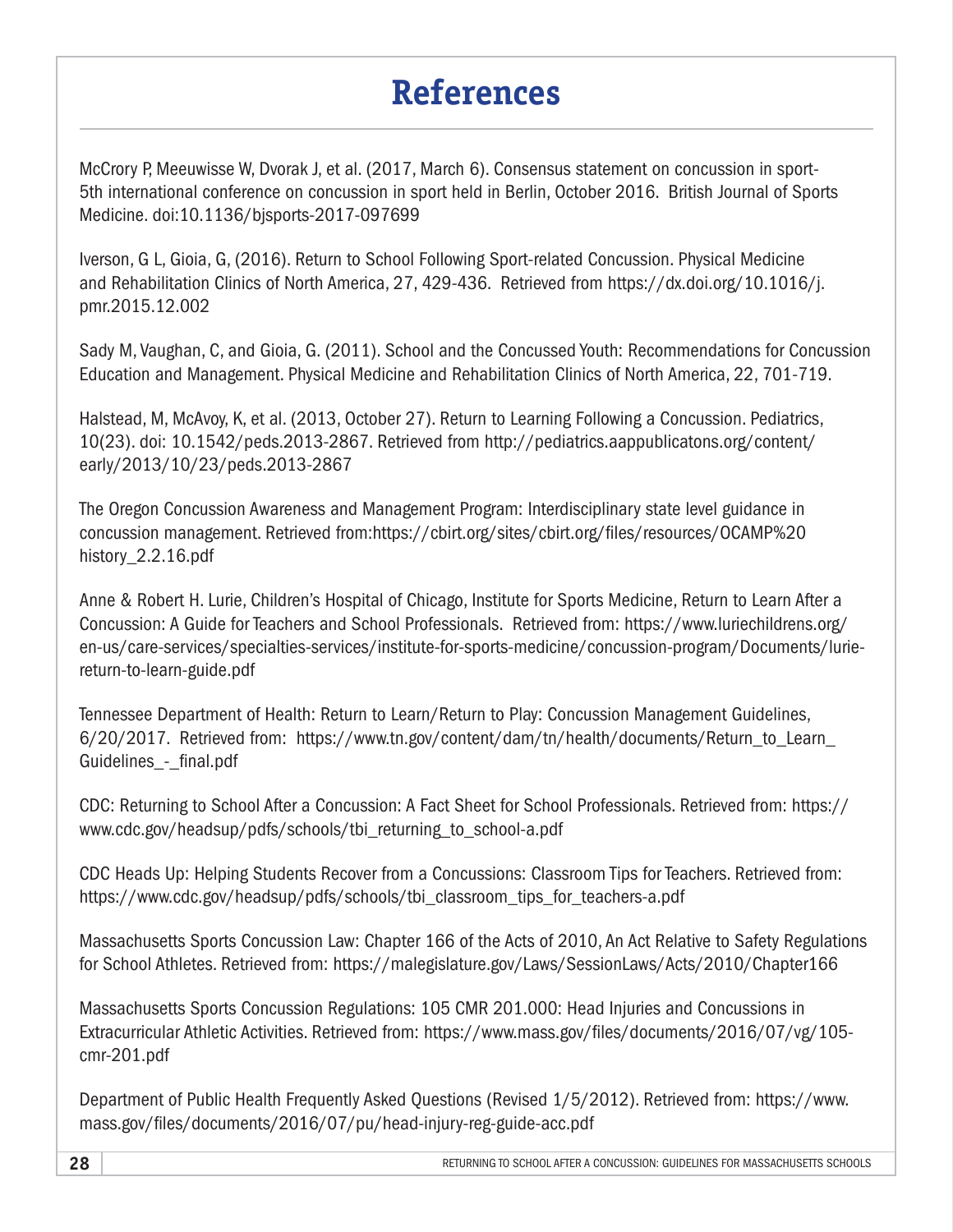For more information on how to develop school sports concussion policies see the MDPH guide book *Head Strong* at: mass.gov/sportsconcussion

 $\sum_{i=1}^n$ 



For more information on how to implement the MDPH sports  $\sum_{i=1}^n$ concussion regulations see the MDPH quick reference guide, *Head Injury Prevention and Management in Schools* at: mass.gov/sportsconcussion**Removal from Play / School Support Pre-participation Requirements Symptoms & Danger Signs Return to Play / Clearance HEAD INJURY PREVENTION Requirements Resources AND MANAGEMENT IN SCHOOLS** Quick Reference Guide